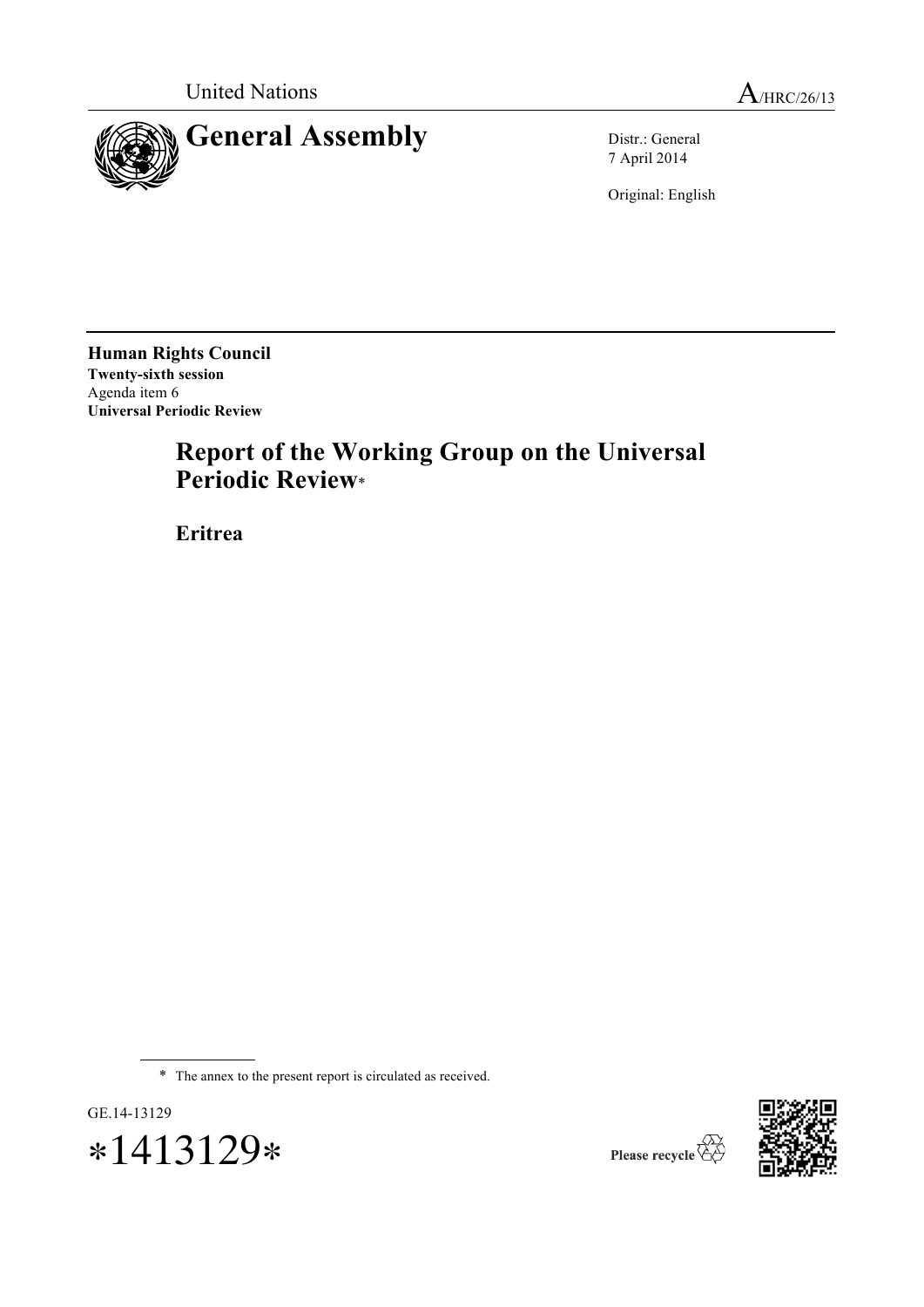#### **A/HRC/26/13**

# Contents

|       |             | Paragraphs  | Page |
|-------|-------------|-------------|------|
|       |             | $1 - 4$     | 3    |
|       |             | $5 - 121$   | 3    |
|       | $A_{\cdot}$ | $5 - 34$    | 3    |
|       | <b>B.</b>   | $35 - 121$  | 6    |
| H.    |             | $122 - 123$ | 13   |
| Annex |             |             |      |
|       |             |             |      |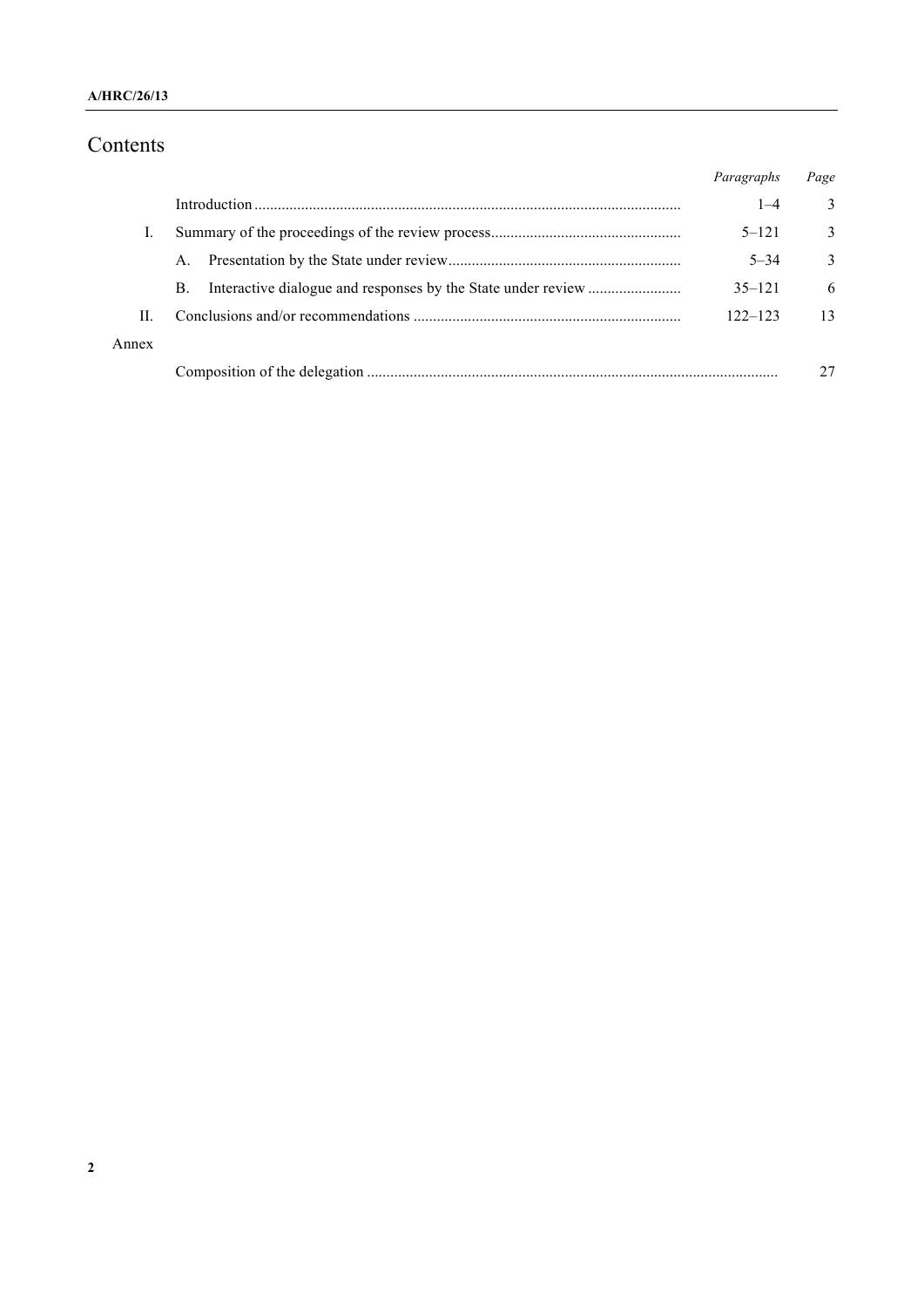# **Introduction**

1. The Working Group on the Universal Periodic Review, established in accordance with Human Rights Council resolution 5/1 of 18 June 2007, held its eighteenth session from 27 January to 7 February 2014. The review of Eritrea was held at the 12th meeting on 3 February 2014. The delegation of Eritrea was headed by Tesfamichael Gerahtu. At its 17th meeting held on 6 February 2014, the Working Group adopted the report on Eritrea.

2. On 15 January 2014, the Human Rights Council selected the following group of rapporteurs (troika) to facilitate the review of Eritrea: Austria, Indonesia and Sierra Leone.

3. In accordance with paragraph 15 of the annex to resolution 5/1 and paragraph 5 of the annex to resolution 16/21, the following documents were issued for the review of Eritrea:

(a) A national report submitted/written presentation made in accordance with paragraph 15 (a) (A/HRC/WG.6/18/ERI/1);

(b) A compilation prepared by the Office of the United Nations High Commissioner for Human Rights (OHCHR) in accordance with paragraph 15 (b) (A/HRC/WG.6/18/ERI/2);

(c) A summary prepared by OHCHR in accordance with paragraph 15 (c) (A/HRC/WG.6/18/ERI/3).

4. A list of questions prepared in advance by Belgium, the Czech Republic, Germany, Liechtenstein, Mexico, the Netherlands, Norway, Slovenia, Spain, Sweden, the United Kingdom of Great Britain and Northern Ireland and the United States of America was transmitted to Eritrea through the troika. Those questions are available on the extranet of the UPR.

## **I. Summary of the proceedings of the review process**

#### **A. Presentation by the State under review**

5. The delegation of Eritrea thanked the States that had sent advance questions and concerns as well as expressions of support and stated that Eritrea valued all constructive engagements on the full enjoyment of human rights and fundamental freedoms.

6. The delegation stated that the contents of the UPR report focused mainly on the implementation of the accepted recommendations and related issues. It had been prepared through a process of broad participation and high responsibility. A steering committee composed of representatives from all relevant line ministries and chaired by the Ministry of Foreign Affairs had been established and civil society organizations were represented in the committee. The United Nations country team in Eritrea also provided input.

7. Higher level consultations had been carried out, including with law enforcement agencies, members of the judiciary, regional administration and civic organizations, on the draft laws, which were now ready for proclamation. Furthermore, new laws on access to water, food security, privatization of State-owned enterprises and access to justice, as well as the accountability of judicial services and the expansion and extended jurisdiction of community magistrate courts had been introduced.

8. The the Constitution was the source of all legislative measures and the basis of economic, social, cultural and political policies and actions. While local and regional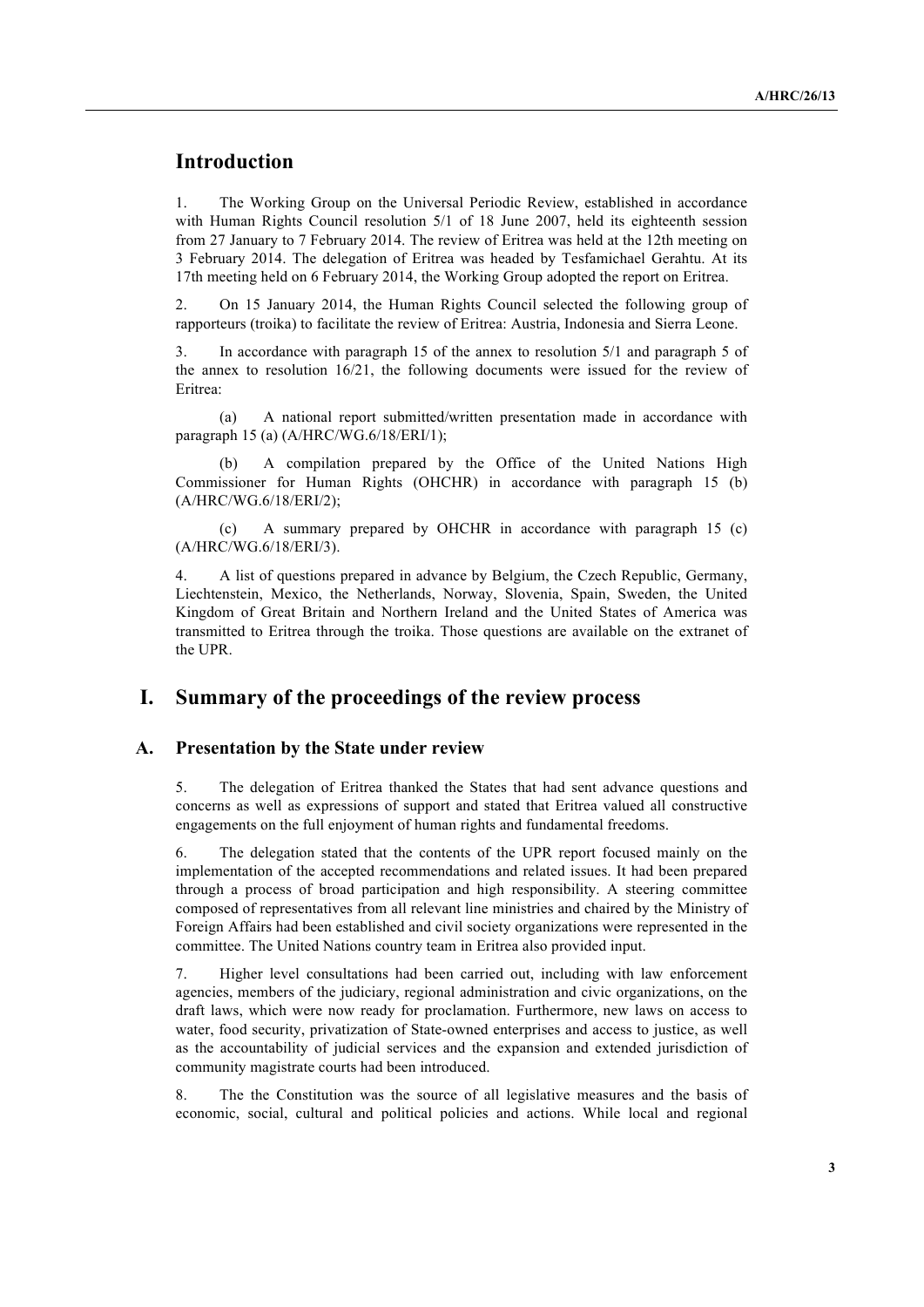elections had been held, national election remained pending until the threats to national security and sovereignty had been eliminated. The delegation acknowledged that more effort was needed to establish some institutions provided for in the Constitution. Despite challenges and problems, efforts to strengthen the legal system and the rule of law had gained significant momentum in the past four years.

9. National development efforts focused on the consolidation of all aspects of social justice to ensure that every citizen had the ability to lead a life of dignity with development in a society that reflected the common values and aspirations. Equal rights and opportunities had become the hallmarks of the Government's strategic interventions to ensure equitable distribution of basic services and the expansion of even development in all regions and localities.

10. The delegation stated that microcredit schemes for rural farmers, women cooperative farms, disadvantaged women, disabled citizens and other needy sections of the community had expanded significantly. The major Government institutions, the Eritrean Development Bank and other stakeholders had thus increased the level of investment and the degree of support to these disadvantaged groups.

11. The privatization of Government-owned entities and enterprises and the establishment of a privatization agency under the Proclamation issued in 2013 was expected to widen the opportunities for all citizens to benefit from the wealth of the nation at various levels.

12. Programmes to assist all the disadvantaged social groups had been expanded by the Government in collaboration with stakeholders and Eritreans inside and outside of the country.

13. The delegation provided information on the steps taken towards cultural transformations as well as to explore the cultural heritage of all the ethnic groups in conformity with the ideals of national unity and national development.

14. The delegation stated that Eritrea had redoubled its efforts to improve the life style and conditions of living of its entire population. The strategy targeting poverty elimination and transforming living standards was an ongoing effort.

15. The demographic distribution of services by the Government had shown remarkable progress in terms of access, coverage and viability. In the previously disadvantaged areas, as well as rural sections and periphery parts of the country, there had been continuing growth on all social indicators in the past four years.

16. Eritrea was on course to achieving three Millennium Development Goals (MDGs) (Goal 4 on reducing child mortality, Goal 5 on improving maternal health and Goal 6 on combating HIV/AIDS, malaria and other diseases). It was also on track with four other goals.

17. With regard to human dignity, the Eritrean Correctional and Rehabilitation Services (ECRS) had a major undertaking of rehabilitating and reintegrating convicted prisoners into society upon release.

18. The delegation stated that torture was criminalized in the domestic legal system and thus close monitoring had been an established practice in the past four years. Moreover, evidence collected through these means remained inadmissible in courts of law.

19. The Government had also continued its strict policy of zero tolerance for all forms of sexual violence. Awareness campaigns had been stepped up by all concerned agencies and the police had conducted public forums and campaigns in high schools.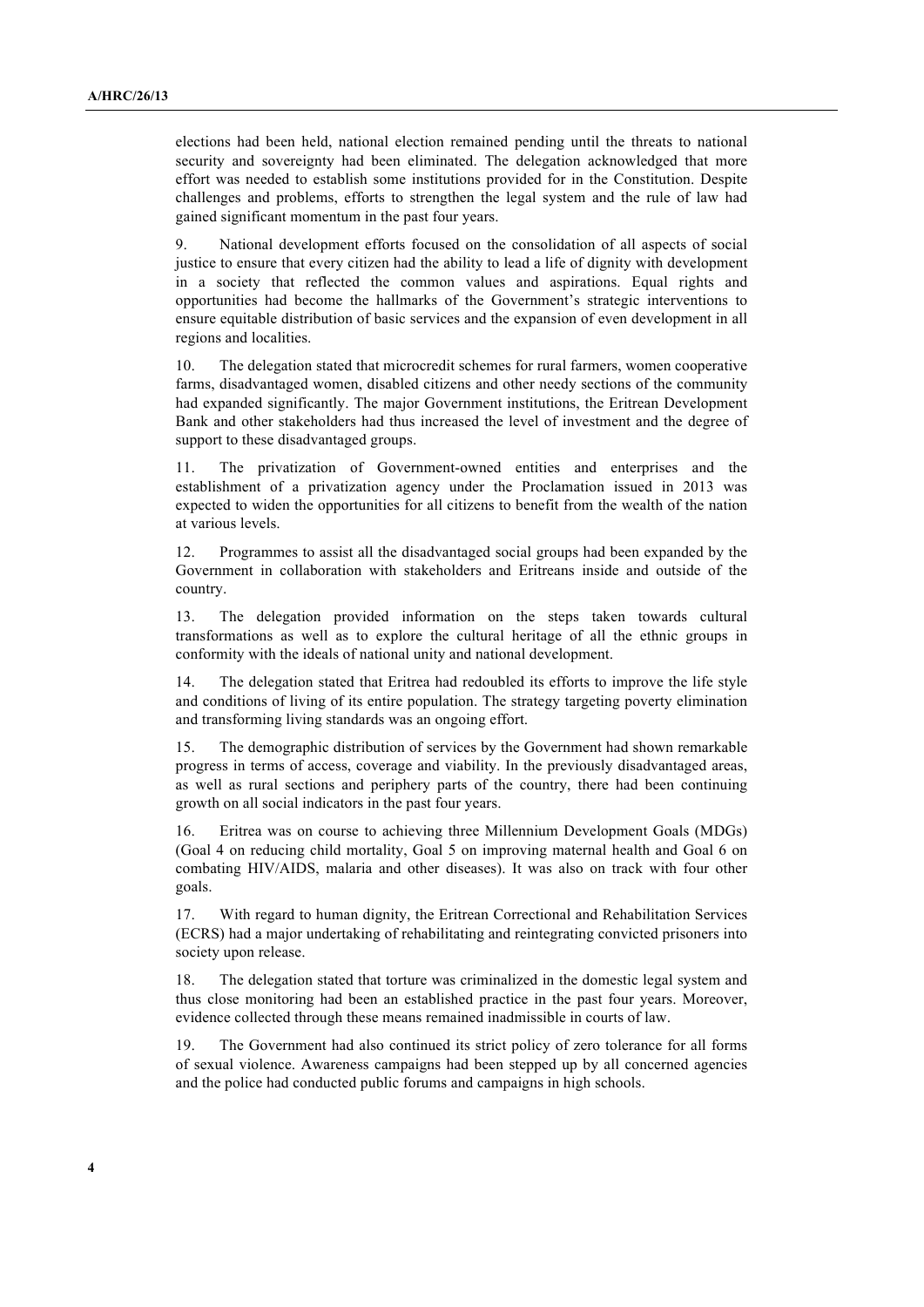20. The delegation stated that any contract of marriage between persons below 18 years of age was null and void. Spouses and witnesses to such marriage faced punishment under the Penal Code.

21. The Government had outlawed the practice of female genital mutilation (FGM) and cutting and that an extensive campaign was ongoing. Reported cases submitted to the courts had been penalized. However, challenges still remained in addressing that problem, including reaching nomadic populations and bringing about behavioural changes through knowledge and awareness.

22. The rights of the child were at the centre of Government policies and strategies. Efforts had been made to strengthen the family unit, provide a better environment for the growth and development of children and empower communities to coordinate and promote good child care and appropriate socialization practices. The community-based orphan reintegration programme had also been successfully expanded..

23. The delegation stated that there were no cases of child labour in Eritrea. Children were not recruited for labour, but there was a culture, tradition and practice of children participating in family activities and work. Raising the monitoring capacity and awareness of all concerned were major challenges.

24. The Government had established a probation service to provide counselling and to integrate children who had been in conflict with the law into schools and neighbourhoods after their release.

25. The political and social roles of women in political activities, the elected assemblies, administration at local and regional levels and in other government positions had improved in the past four years.

26. The delegation provided information on the efforts made to bridge the gender gap in education and enhance the quality of girls' education in the school system. With regard to combating adult illiteracy, data from the 2011/2012 academic year showed that 52,747 adults had participated in adult literacy programs, with women constituting 95 per cent of the participants. Similarly, the number of vocational training programmes for women had also been significant and during that academic year, 38 per cent of the 4,640 students enrolled were women.

27. The delegation stated that Eritrea continued to encourage the voluntary repatriation of persons who might have left the country illegally and in violation of the immigration laws, and that several rehabilitation and reintegration programmes for people returning on their own volition had been created. The Government was working to establish a mechanism to facilitate access to relevant international bodies, particularly the United Nations High Commissioner for Refugees, in accordance with recommendation 107 from the first UPR cycle.

28. The delegation provided information on the reorganization and restructuring of its structures, starting from the local level, in accordance with the motto, "political dynamism, effective management and organization". The Government was focusing on activating the involvement of communities in managing their own affairs, with emphasis on local empowerment through greater devolution of authority to local governance and regional administrations.

29. The delegation stated that the political landscape respected fundamental freedoms, namely freedom of expression, association and religion. No one had been detained for expressing his or her views or ideas, including for criticizing government policies and actions; there had never been any restriction on accessing the Internet and religious harmony, mutual respect, mutual understanding of the religions continued to flourish.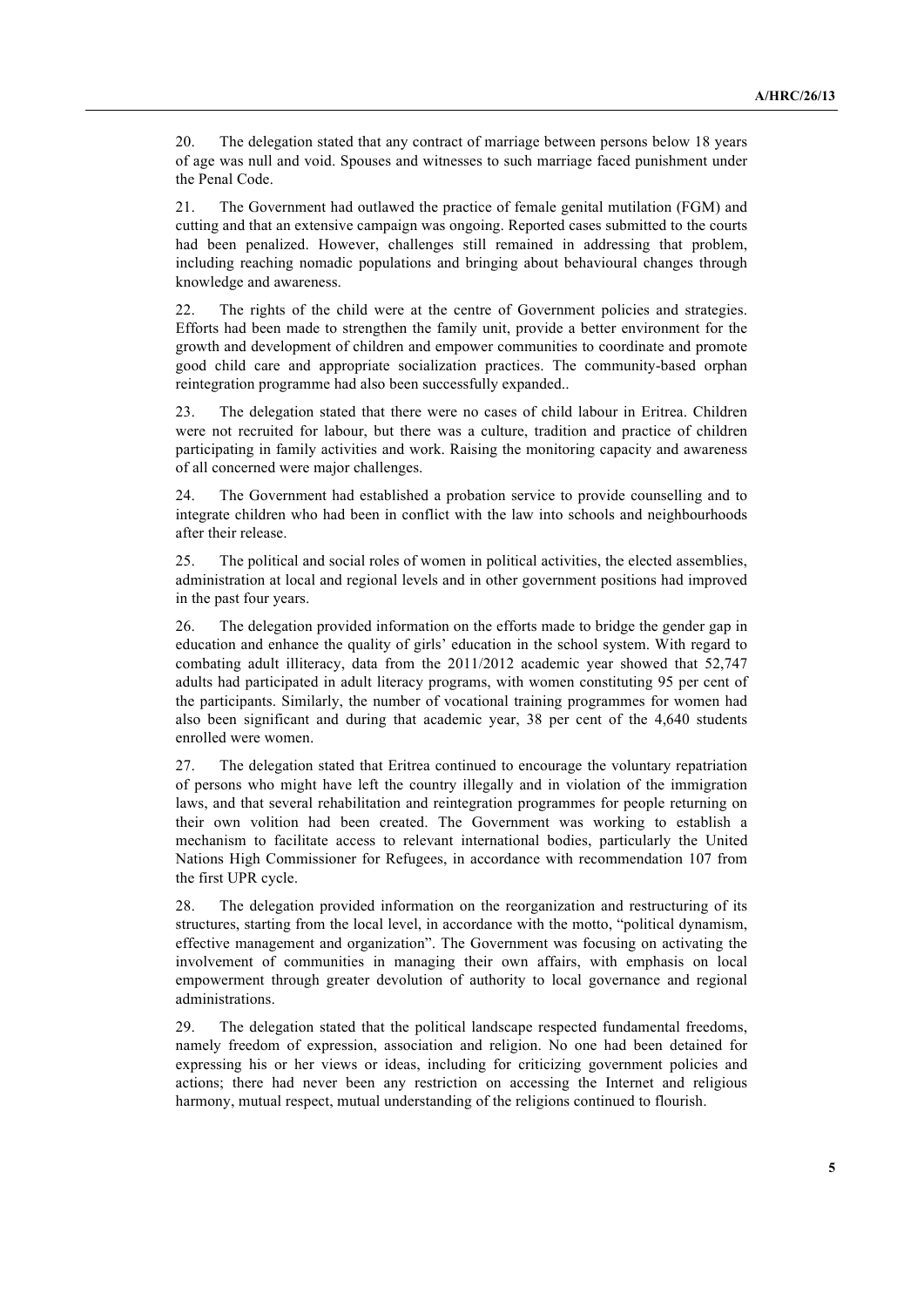30. The delegation stated that Eritrea had submitted reports under the Convention on the Elimination of All Forms of Discrimination against Women, the Convention on the Rights of the Child and the eight fundamental conventions of the International Labour Organization (ILO). The Government had responded to many questionnaires and letters from those monitoring bodies and had also responded positively to communications transmitted under the complaint procedure of the Human Rights Council, as well as directly to the Council during its twentieth and twenty-first sessions. Eritrea had attended all the regular sessions of the Council since the nineteenth session with the objective of working closely with the Council.

31. The delegation stated that Eritrea had been wrongly targeted with politically motivated resolutions of the Council that denigrated the ongoing efforts of the Government in promoting and protecting human rights and fundamental freedoms. Eritrea considered that country-specific resolutions did not serve the advancement of human rights and constituted a double standard and a deviation from the UPR process, which was a forum for constructive engagement.

32. The imposition of unjustified sanctions had negatively impacted the full enjoyment of human rights. Eritrea had been subjected to a litany of accusations of gross violations of human rights, while the facts on the ground illustrated that those accusations were invalid and were mainly motivated by sinister political agendas.

33. The sanctions imposed on Eritrea by the United Nations and the continued occupation of sovereign Eritrean territories entailed the prolongation of national service and other onerous burdens on the country and its people, which also deserved consideration. Unnecessary expenditure for defence as well as undesirable delays in some aspects of the political process were byproducts of that reality and it was in that respect that the continued occupation of its sovereign territories violated the right of the Eritrean people to live in peace. In that regard, the delegation called on the Council to give due regard in its agenda to the right of the Eritrean people to live in peace.

34. The delegation provided information on some of Eritrea's best practices in the advancement of human rights, which included the community-based approach to addressing social problems, the approach to orphans and other vulnerable children with disabilities, provision of free education up to the tertiary level, charging of a nominal fee for health services up to referral treatment and the institution of the Injury Surveillance System. The country also observed United Nations recognized international days as occasions to promote public awareness on critical issues.

#### **B. Interactive dialogue and responses by the State under review**

35. During the interactive dialogue, 70 delegations made statements. The recommendations made during the dialogue can be found in section II of the present report.

36. Armenia noted the efforts to improve socioeconomic conditions, especially the national policy on food security. Noting the provision of free compulsory basic education and efforts to improve school enrolment, it expressed concern that the final year of schooling was undertaken in military training camps.

37. Australia was disappointed that no special procedures mandate holder had been permitted to visit Eritrea, and that the country's Constitution had still not been implemented. It was concerned about reports of torture, harsh prison conditions, incommunicado detention and compulsory military service.

38. Austria commended Eritrea for inviting OHCHR to visit the country. It expressed concern about the lack of due judicial process, questionable detentions and poor detention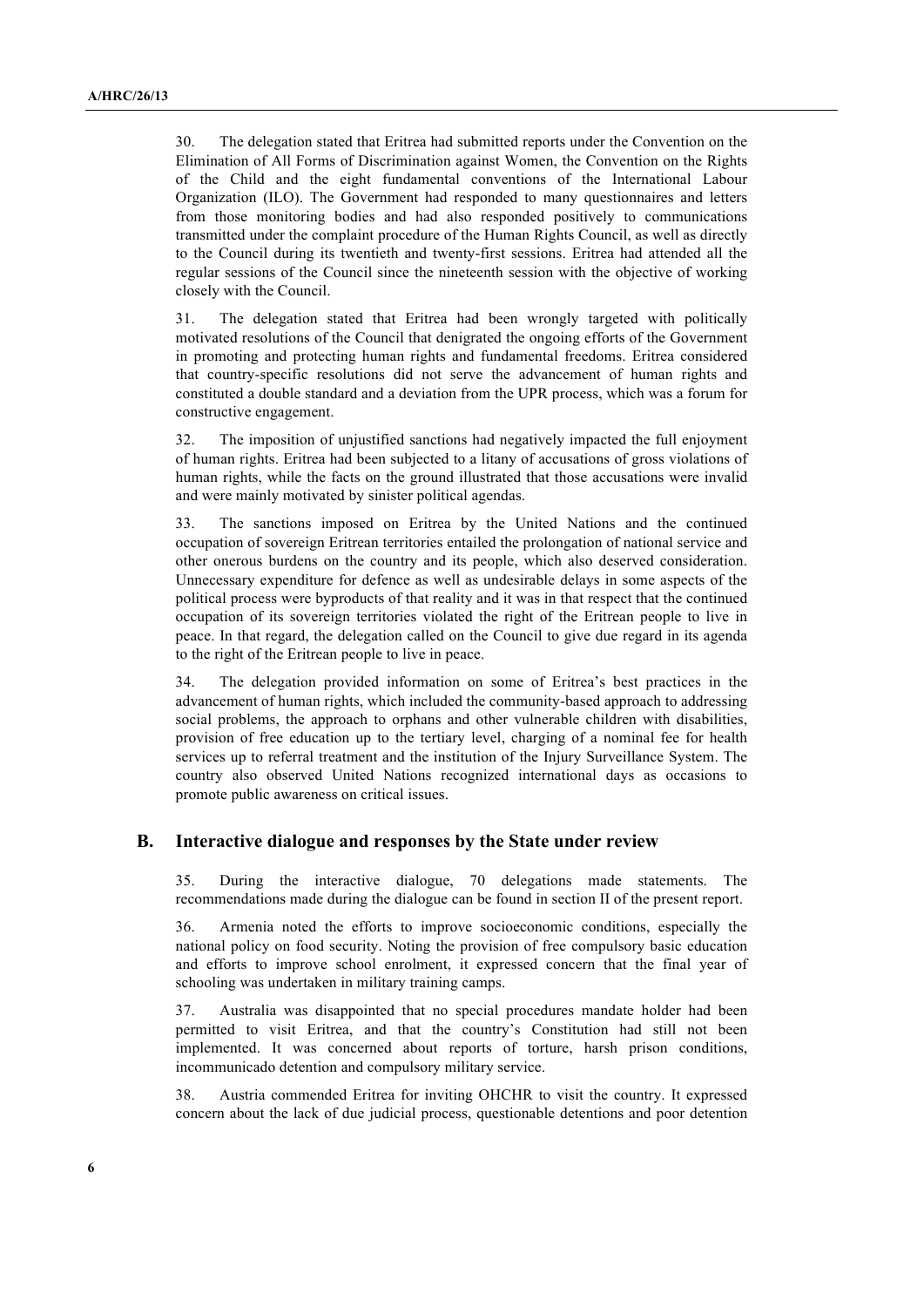conditions, and remarked that indefinite military conscription constituted forced labour and deepened poverty, while the lack of free press curtailed freedom of expression.

39. Belgium noted progress in combating FGM, but expressed concern about the deterioration of the human rights situation in several areas. It noted the use of children in armed conflicts.

40. Bhutan noted, inter alia, the provision of free education, vocational skills training for school dropouts and economic empowerment programmes for women, among other achievements. It commended Eritrea's progress towards attaining the MDGs on health, gender equality, poverty, hunger and primary education.

41. Botswana, acknowledging the progress made in health, education and gender equality and noted the reports of disappearances, torture, detentions without trial, judicial interference and restrictions on the freedoms of movement, expression and public participation. It encouraged Eritrea to strengthen the rule of law and civil and political rights.

42. Brazil encouraged further efforts to enhance women's rights. It expressed concern that Eritrea had not ratified the core human rights treaties and that freedom of expression and religion remained limited. Brazil asked how the international community could support the implementation of recommendations.

43. Canada asked Eritrea about steps taken to repeal criminalization of consensual homosexual activity. It expressed concern about poor prison conditions, torture and secret detention centres and urged Eritrea to fulfil its obligations and allow monitors and special procedures mandate holders to visit Eritrea.

44. Chad noted that significant consultations with all relevant stakeholders had been held in view of the preparation of the national report. It acknowledged that Eritrea was party to some of the principal international human rights instruments.

45. Chile welcomed the adoption of Proclamation 158/2007 prohibiting FGM and the related awareness-raising campaigns. It was concern at forced disappearances. It noted the progress towards attaining the health-related MDGs.

46. China acknowledged the promotion of economic, social and cultural rights — which improved food security —, integrated rural development, infrastructure strengthening, health and education and gender equality. It called on the international community to provide assistance to meet the challenges.

47. Colombia acknowledged efforts to implement recommendations from the first UPR cycle and particularly highlighted the progress made in respecting women's rights and access to health care and education. It proposed to share its experience in designing and implementing mechanisms to monitor implementation of the recommendations.

48. Croatia noted efforts to educate girls and attain the MDGs related to gender equality. It welcomed efforts to eradicate FGM, but was concerned that the incidence of FGM remained high. It expressed concern about non-recognition of conscientious objection to military service and the impact of indefinite military service on children and society.

49. Cuba noted efforts to improve social, economic and cultural rights, particularly the rights to food, health and education, and emphasized the positive reforms in basic education, prohibition of child labour and re-education of minors in conflict with the law. It acknowledged the integration of women in Government.

50. Estonia urged Eritrea to implement all recommendations made and to cooperate with the special procedures mandate holders, increase efforts and funding to improve women's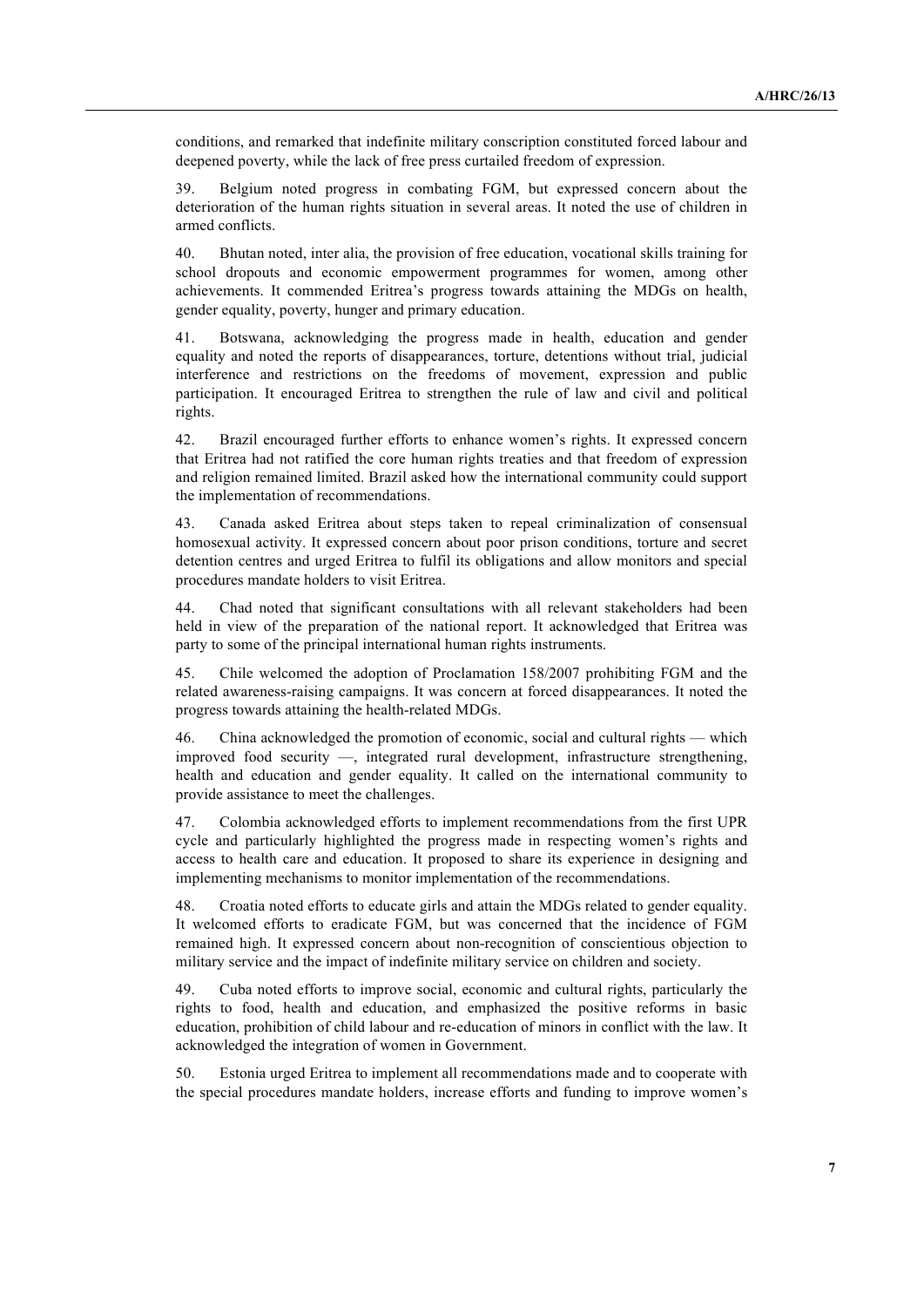rights, eliminate FGM and forced marriage and ensure freedom of expression, association and assembly.

51. Denmark expressed concern that very little progress had been made in implementing recommendations accepted during the first UPR cycle, particularly those concerning combating torture and other ill-treatment. It noted that Eritrea had not ratified the Convention against Torture and Other Cruel, Inhuman or Degrading Treatment or Punishment (CAT).

52. Djibouti noted the lack of efforts to implement recommendations from the first UPR cycle. It expressed concern about the fate of prisoners secretly detained during the 2008 border conflict with Djibouti, and the lack of cooperation with the Special Rapporteur on the situation of human rights in Eritrea.

53. Ecuador acknowledged the legislative progress made, in particular towards replacing the transitional codes and the adoption of Proclamation 158/2007 to abolish FGM. It noted the work to relocate orphans, particularly children orphaned as a result of HIV/AIDS.

54. Egypt noted that the judiciary was in the final stage of drafting new codes to replace the transitional codes, and that Eritrea's international obligations had been taken into account in the new codes.

55. The Czech Republic remained concerned about the lack of progress on key human rights issues, including the numerous pending requests of the special procedures to visit the country.

56. France noted the contact made between the United Nations High Commissioner for Human Rights and the Eritrean authorities to discuss assistance to tackle human rights issues. It noted the efforts made to address social rights, particularly regarding health, but remained concern by the human rights situation.

57. Gabon noted progress and good practice in implementing recommendations made during the first UPR cycle, however, it agreed that many challenges remained. It encouraged Eritrea to ratify international human rights instruments and improve collaboration with OHCHR, special procedures and other mechanisms.

58. Switzerland remained concerned about extrajudicial executions, forced disappearances, indefinite national service, arbitrary detention and restricted freedoms. It expressed the wish for civil society to play a greater role. Noting the promotion of education, it invited Eritrea to improve civil and political rights.

59. Ghana urged Eritrea to complete the ratification and implementation of CAT, the Convention on the Rights of Persons with Disabilities (CRPD), ILO Convention No. 182 on Elimination of the Worst Forms of Child Labour and the International Convention on the Protection of the Rights of All Migrant Workers and Members of Their Families (ICRMW).

60. Indonesia noted Eritrea's efforts to promote and protect human rights, in particular economic, social and cultural rights, such as the 2010 Water Proclamation and the 2012 proclamations to enhance access to justice and the right to basic education.

61. The Islamic Republic of Iran acknowledged the challenges faced by the Government with regard to achievement in most socioeconomic areas, such as education, health care, economic growth and social justice.

62. Ireland was concerned at Eritrea's failure to respond to the requests of special procedures mandate holders. It reiterated the call of the Human Rights Council in its resolution 23/21 for Eritrea to fully implement its 1997 Constitution. It noted continued practice of FGM.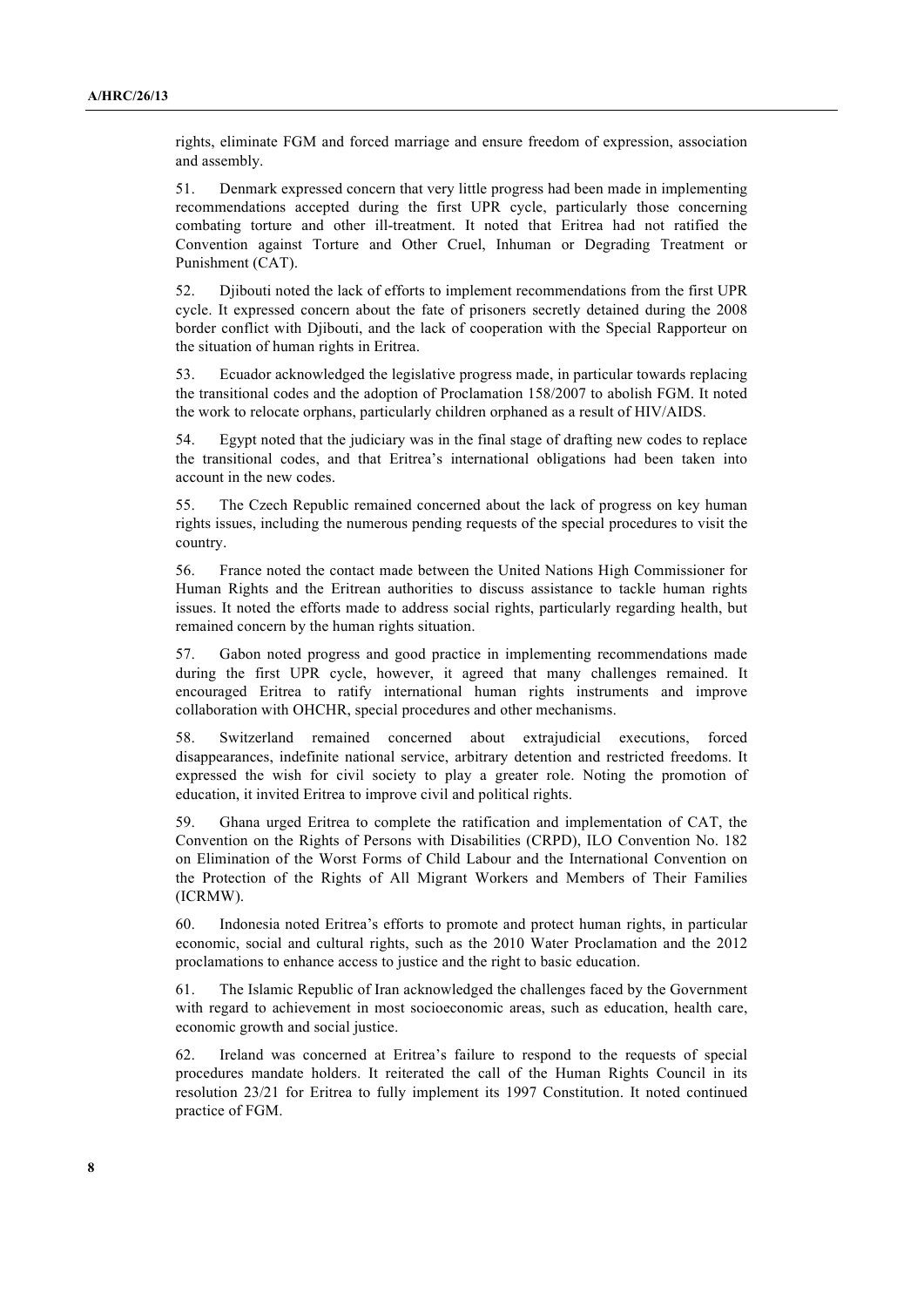63. Italy was concerned about reports of torture and indefinite conscription amounting to forced labour. It recognized efforts to boost trade and investment to alleviate poverty and improve living standards. It noted that some population groups were more vulnerable to discrimination.

64. Japan hoped that Eritrea would cooperate with the international community, including United Nations mechanisms. It expected Eritrea to end impunity, the use of torture, arbitrary and extrajudicial detentions and enforced disappearances. It hoped for further progress on the issues of FGM and sexual violence.

65. Kenya noted the ongoing commitment to providing subsidized health care and free education. It highlighted that some of the recommendations accepted by Eritrea during the previous UPR cycle had not been implemented, particularly those concerning torture and child labour.

66. Latvia recalled that during the first UPR cycle, it had recommended that Eritrea step up cooperation with the special procedures and noted that visit requests by special procedures had not yet been accepted.

67. Lithuania strongly encouraged Eritrea to cooperate with the Special Rapporteur on the situation of human rights in Eritrea and other special procedures mandate holders. It was concerned at Eritrea's failure to implement previous recommendations and expressed concern about restrictions to freedom of assembly and expression and that rape and sexual violence during military service were widespread.

68. Luxembourg remained concerned at discrimination and violence against women and girls, particularly early marriage, FGM and sexual and domestic violence. It was deeply concerned that many young unaccompanied Eritreans were taking refuge in neighbouring countries following their parents' detention, exile or military service.

69. Malaysia noted ongoing efforts to improve the rights of women and children, particularly in the area of education. It noted that more efforts were needed to meet the MDG to eradicate extreme hunger and poverty.

70. Mauritania noted the enactment of legislation to improve the situation of women and vulnerable groups. It urged the Government to step up its efforts to promote national reconciliation, social harmony and political stability.

71. Mexico was concerned about the high number of political prisoners, persons detained for desertion and the treatment and conditions of persons in Sawa military camp. It stressed the importance of allowing access to the International Committee of the Red Cross (ICRC), family visits and legal and medical assistance.

72. Montenegro asked what steps had been taken to end the compulsory practice of all children completing their final year of schooling in a military camp; about the delay in implementing the recommendations to ratify treaties such as CAT and the Optional Protocol thereto (OP-CAT), the Second Optional Protocol to the International Covenant on Civil and Politial Rights, the International Convention for the Protection of All Persons from Enforced Disappearance (CPED) and CPRD; and what steps had been taken to implement the Constitution without delay and to hold free and transparent elections.

73. Namibia noted the efforts made to finalize the new criminal code and other codes and Eritrea's proclamations on water and on enhancing access to and better delivery of justice.

74. The Netherlands remained concerned about severe restrictions on freedom of expression, association and religion, prolonged military service, arbitrary detention, torture, prisoner maltreatment, extrajudicial killings and secret prisons. It urged Eritrea to allow ICRC unrestricted access to prison facilities.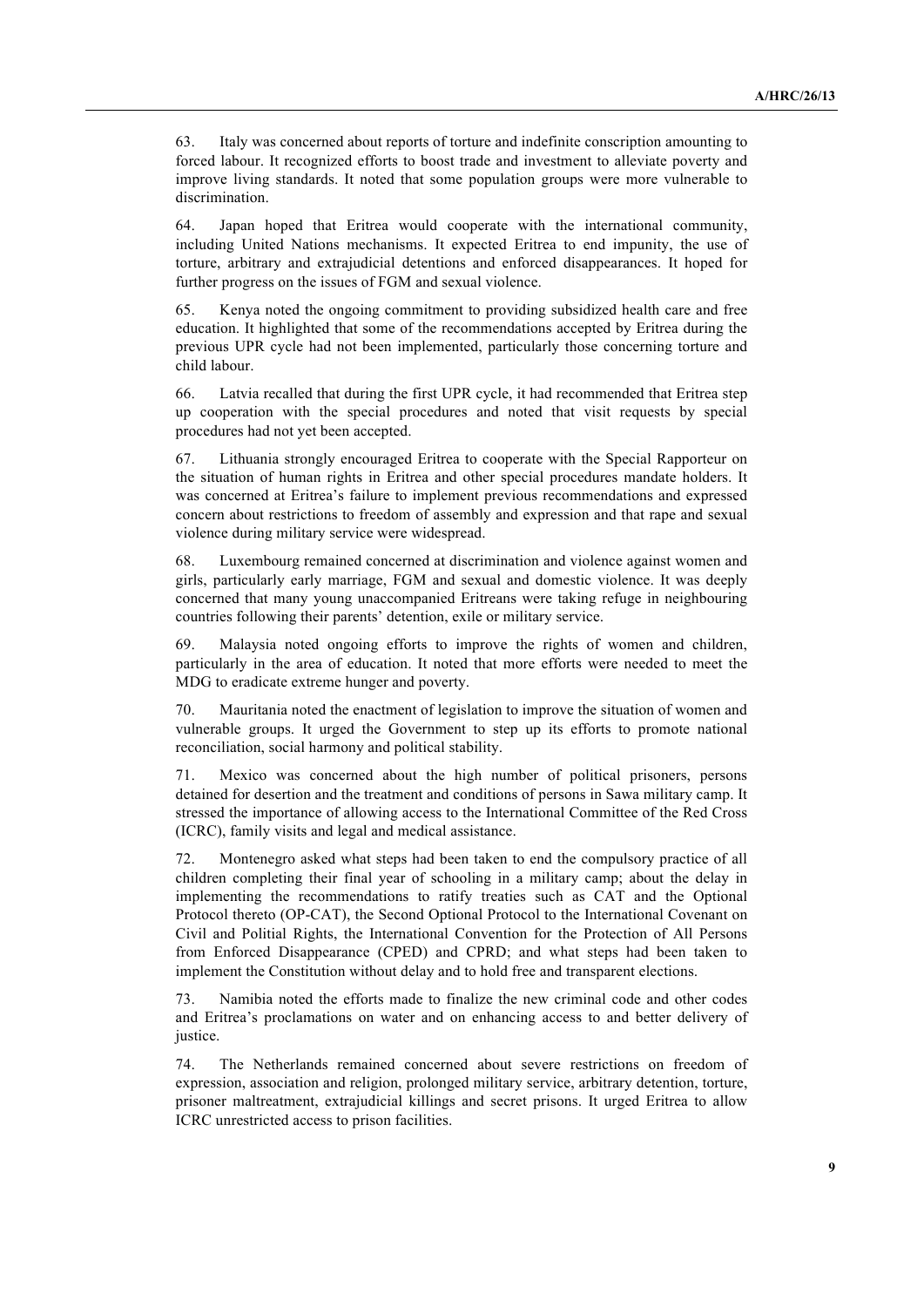75. Nigeria urged Eritrea to expedite implementation of the recommendations from the previous UPR cycle, incorporate international human rights conventions into domestic legislation, ensure press freedom, improve health institutions and access to health services and prioritize education. It invited Eritrea to ratify CPED.

76. Norway expressed concern at the excessive militarization of Eritrean society and its reported effect on people's daily lives and the lack of freedom of expression. It noted that the rule of law and fundamental freedoms were still not respected in Eritrea.

77. Paraguay noted challenges but recognized efforts to improve access to water and sanitation, food, health care and education. It expressed concern about reports of serious violations of human rights, particularly arbitrary detentions, extrajudicial killings, enforced disappearances and inhumane conditions of detention.

78. The Philippines noted efforts to implement the recommendations from the first UPR, attain the MDGs, improve the situation of women and children and address gender inequality and FGM.

79. Portugal welcomed efforts to assist street children. It was concerned that all children were required to complete their final year of schooling in a military training camp, involving the conscription of children into the military.

80. The Republic of Korea noted efforts to implement the recommendations from the first UPR, progress towards attaining the health-related MDGs and advancing women in parliamentary and government positions. It remained seriously concerned about the human rights situation.

81. Romania hoped that the Eritrean authorities would take the necessary steps to ensure the exercise of human rights by all Eritrean citizens. It was concerned about reports of the many challenges remaining since the last UPR.

82. The Russian Federation noted progress made in promoting and protecting human rights since the first UPR, but acknowledged remaining problems.

83. Saudi Arabia noted efforts thus far, despite a lack of resources, and highlighted the 2010 Water Proclamation and the 2012 Proclamation to enhance access to justice. It encouraged further efforts to promote and protect human rights at all levels.

84. Singapore noted the results obtained in combating HIV/AIDS and malaria and reducing the child mortality rate. It acknowledged the promotion of gender equality, increased government funding for women to set up their own businesses and available vocational training.

85. In response to the advance questions as well as questions and comments from the floor, the delegation of Eritrea emphasized that no person had been detained for peacefully expressing his or her views and that media censorship was not practiced. Also, no journalist had been detained for performing his or her duty under the professional ethics of journalism.

86. Freedom of association was guaranteed under the Constitution and other laws, and various associations were working without any restrictions and with full freedom. Labour unions existed and the autonomy of trade unions was guaranteed under Labour Proclamation No. 118/2001. Eritrea had signed and ratified seven ILO conventions and it was duly submitting its reports in that regard.

87. The Government issued the 1995 Proclamation on religions and the 2002 registration decree, requiring all religious organizations to register and declare their property. Some groups which refused to adhere to the law alleged that they have been persecuted.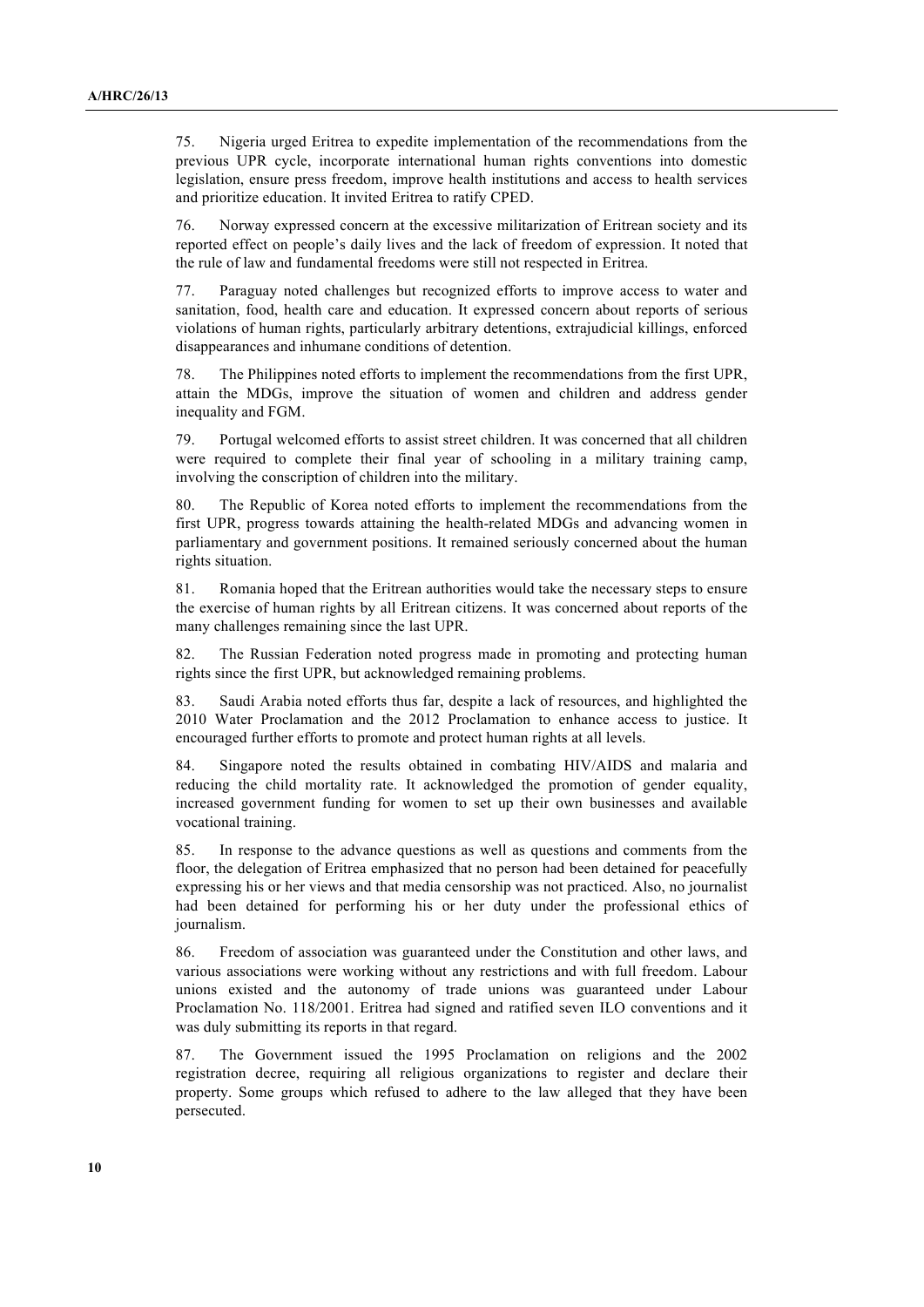88. Following the criminalization of FGM, an intensive anti-FGM campaign had been conducted and yielded good results. Underage marriage was also criminalized. The Government followed a strict policy of zero tolerance to sexual violence.

89. The delegation stated that consensual same-sex sexual conduct was against the values and culture of Eritrean society.

90. The delegation stated that there was no arbitrary detention in Eritrea. National Service was not limited to military service and encompassed reconstruction and rehabilitation of the war-damaged country. The law strictly prohibited child soldiers and only persons 18 years of age and older did national service.

91. Trafficking in persons was a criminal act and Eritrea was cooperating with all concerned countries and agencies in that regard.

92. All the provisions enshrined in the Constitution, with the exception of those dealing with national election — for the obvious reason of the "no-war-no-peace situation"—, were strictly implemented and adhered to.

93. The so-called "G15", who were high government officials, had been detained for treason and subversive acts committed at the time of war, when the very existence of the country was under threat. By those acts, they had abdicated their membership. The Eritrean National Assembly, at its 14th session, had discussed their cases and mandated the Government to handle the matter appropriately.

94. The delegation stated that the death penalty could serve as deterrent factor and had been used in very exceptional and limited cases.

95. The dossiers for ratification of CAT, CRPD, ICRMW and ILO Convention No. 182 on the Elimination of the Worst Forms of Child Labour have been internally processed and were ready for approval and endorsement. Normally the process took some time to be reviewed by all the government institutions concerned and examined by the Ministry of Justice for harmonization with the other national laws.

96. The delegation stated that Eritrea endeavoured to submit its regular reports under the conventions and treaties that it had signed, and would consider requests for visits by Special Rapporteurs on a case-by-case basis, however, country-specific special procedures mandate holder did not promote human rights, but rather negated neutrality and objectivity. The appointment of the Special Rapporteur on the human rights situation in Eritrea was politically motivated and intended to undermine the UPR mechanisms.

97. Slovakia noted that further efforts were needed to address challenges to the freedoms of movement and expression. It called on Eritrea to cooperate fully with special procedures mandate holders and OHCHR to improve the human rights situation in the country.

98. Slovenia commended efforts to achieve the MDGs and noted the decrease in cases of FGM. It expressed concern at reports of rape and sexual harassment in military and educational training camps or during interrogation, domestic violence and harsh conditions in detention facilities.

99. Somalia called upon the country to promote its rich ethnic, cultural, linguistic and religious diversity and to work towards a lasting peace among all the people in the Horn of Africa.

100. South Sudan acknowledged progress in the field of education at all levels, particularly in school enrolment of girls. It noted that, despite progress made in combating FGM, it remained prevalent, and encouraged the Government to make further efforts.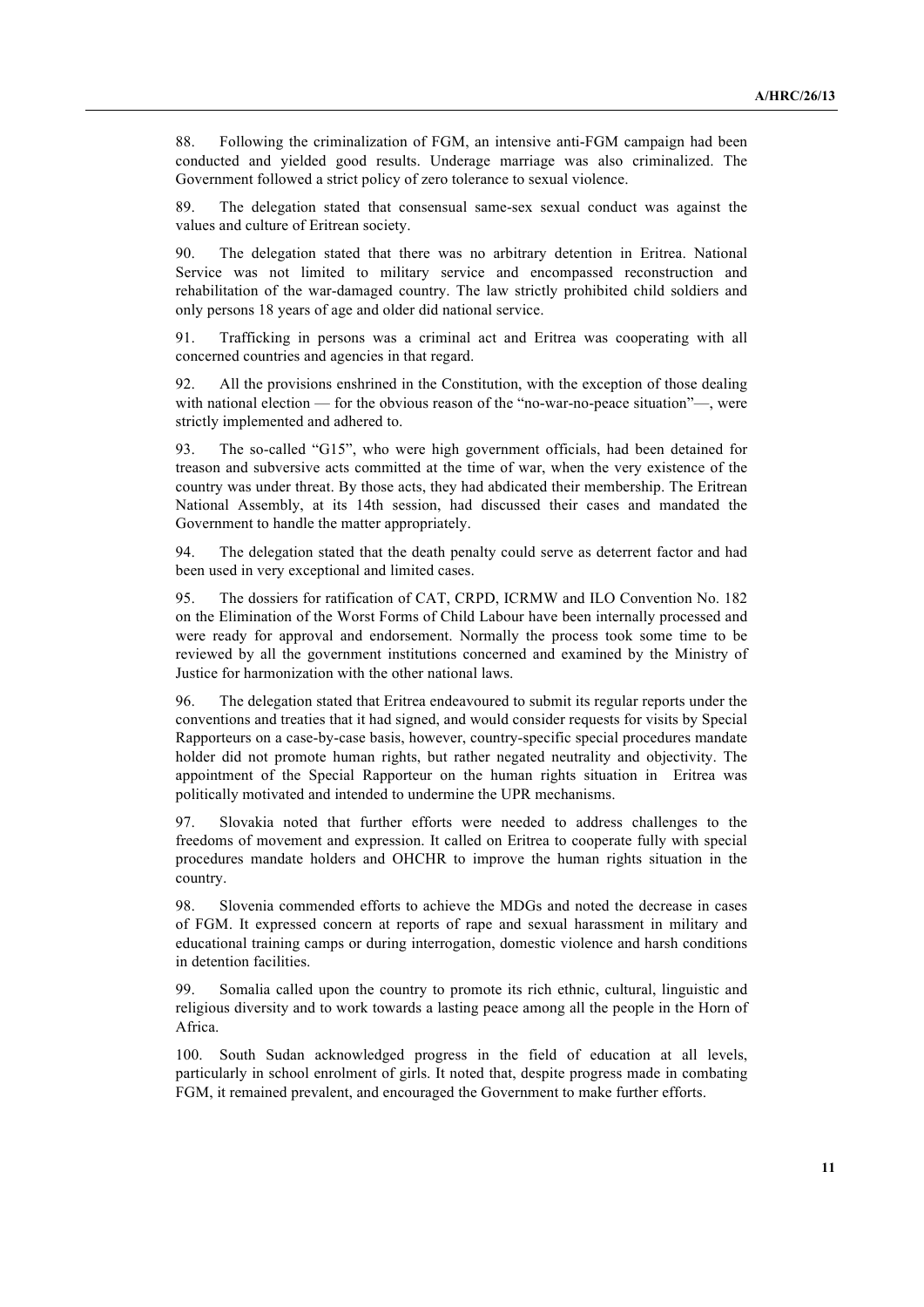101. Spain was concerned at the human rights situation in Eritrea and at the lack of implementation of many of the recommendations from the previous UPR. It noted progress with regard to the right to safe drinking water and sanitation and in the area of child protection, but considered that there remained many shortcomings.

102. Sudan noted efforts to improve the rights of women, persons with disabilities and children, particularly the provision of assistance to orphan children and juveniles. It called upon the relevant bodies to provide the technical cooperation requested to improve human rights.

103. Sweden acknowledged progress on certain health-related MDGs, but noted that recommendations to improve political and civil rights had not been addressed. It was concerned about violations of freedom of speech and the press and that the Special Rapporteur on the situation of human rights in Eritrea had not been granted access to the country.

104. Germany deplored the lack of progress in the human rights situation since the first UPR cycle and noted that none of the accepted recommendations it had made had been implemented. It expressed deep concern at the continued forced labour of conscripts.

105. Thailand noted that challenges remained to the promotion of women's rights, including protection from domestic violence and FGM. It noted the commitment to establish a standing committee to receive complaints of human rights violations and encouraged Eritrea to consider areas of cooperation with OHCHR.

106. Togo noted some progress in implementing the recommendations from the previous UPR, the adoption of programmes to provide assistance to orphans and street children, the provision of free compulsory education and the focus on education for girls.

107. Tunisia reaffirmed its support for the Eritrean people, the creation of a democratic State and respect of human rights. It noted the adoption of legislation to strengthen the judicial system, protect children's rights and ensure gender equality.

108. Turkey considered that Eritrea's invitation to the OHCHR should pave the way for further cooperation through technical support. It noted the emphasis on education for women and girls and the policy to eradicate FGM, as part of its efforts to achieve gender equality.

109. Uganda noted the programme for the economic empowerment of women, the Integrated Rural Development Schemes, the Nomadic Education Policy Framework, the establishment of vocational training schools, the provision of adult and lifelong education and the prohibition of FGM.

110. The United Kingdom of Great Britain and Northern Ireland urged Eritrea to cooperate with the United Nations and the Special Rapporteur on the situation of human rights in Eritrea. Regretting the lack of progress in the area of human rights, it hoped that concrete improvements would be forthcoming. Eritrea should fully implement its Constitution.

111. The United States of America urged Eritrea to promote human rights and fundamental freedoms and to invite the Special Rapporteur. It expressed concern that the Government did not prioritize civil and political rights and had not accounted for the disappearance of political prisoners. It noted the lack of democracy.

112. Uruguay encouraged Eritrea to redouble its efforts to implement all the recommendations, strengthen cooperation with the United Nations and strengthen efforts to incorporate international obligations into its new legislation. It recognized progress in the fight against FGM.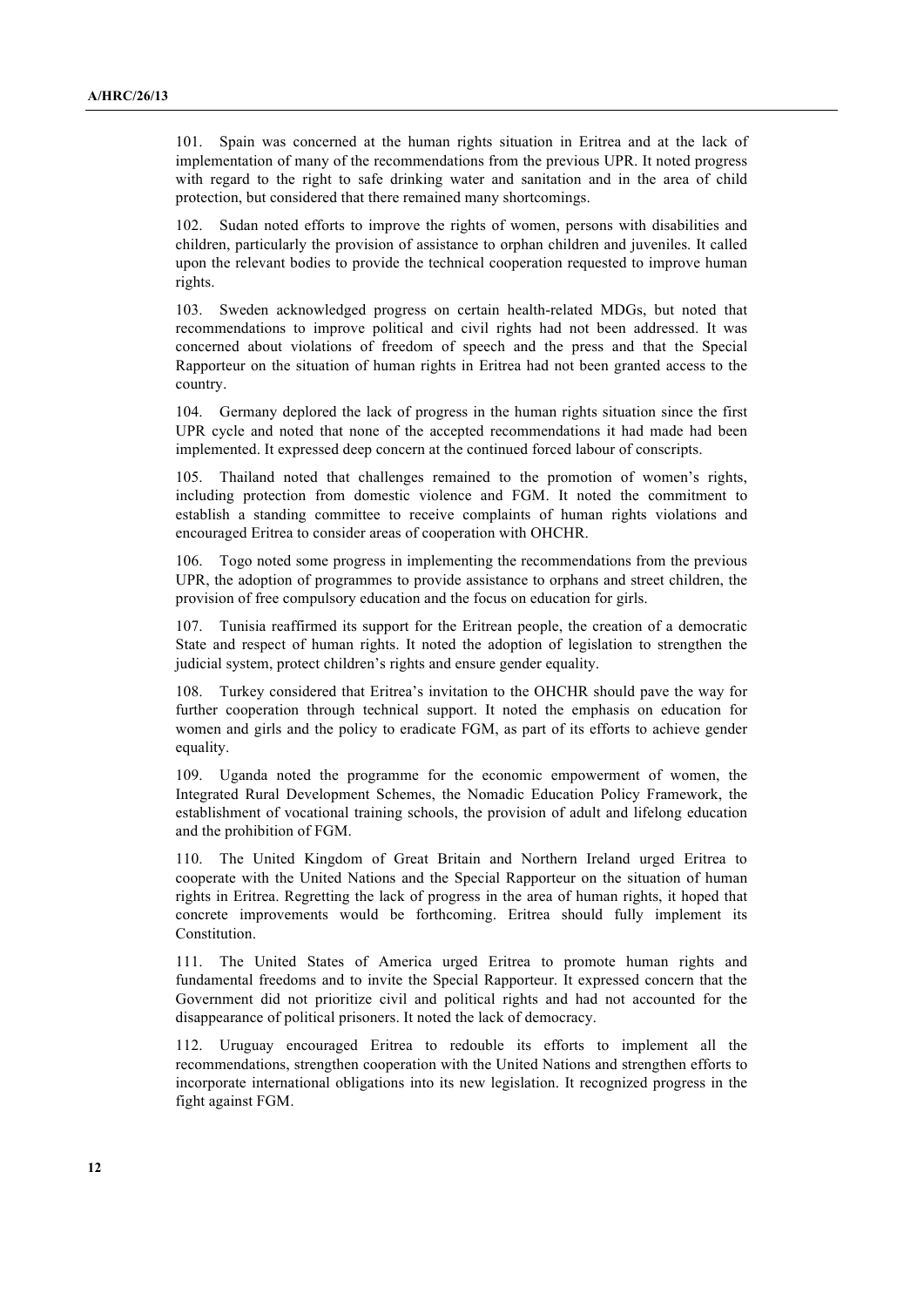113. Venezuela (Bolivarian Republic of) noted the development of social investment programmes for more equal wealth distribution, which had improved health, food security and access to water and sanitation. It noted progress in basic and compulsory education.

114. Yemen noted suitable changes to the jurisdiction of the courts, the revision of procedures and legislation to ensure social justice, access to food security, health services, education and infrastructure, and other amendments to domestic legislation.

115. Afghanistan noted progress in the protection of children's rights through the provision of free basic education and the prohibition of the engagement of minors in any occupation that endangered their physical and mental development, as well as measures for health protection.

116. Algeria considered that the ratification of certain international instruments would positively contribute to the human rights situation. It noted that efforts were needed to combat poverty and prevent violence, including FGM, and discrimination against women. Technical assistance would be required for Eritrea to fulfil its human rights obligations.

117. Argentina shared the concerns relating to the political, security, humanitarian and human rights situation in Eritrea, which were expressed in the latest resolution of the Human Rights Council on the human rights situation in Eritrea.

118. The delegation of Eritrea stated that the recommendation relating to the 2-per cent tax and the destabilization of the Horn of Africa was out of context. Eritrea is an active member that tries to promote peace and stability. It considered that the issue lacked a human-rights dimension and was abusive. In that connection, the delegation called upon the President of the Human Rights Council to strike the recommendation from the record.

119. Eritrea was committed to working with the Council on the advancement of human rights under the UPR mechanism. The delegation stated that the country-specific resolution on Eritrea was unjustified as it was initiated for political reasons to attain political objectives. In its view, that kind of approach undermined the UPR process.

120. Eritreans had fought long and hard and paid enormous sacrifices for their selfdetermination. It was therefore fit and proper that the country's priority should be ensuring peace and security, accelerating the development agenda and preserving the life and dignity of its people. The delegation called upon the Council to exercise its moral authority in lifting the sanctions and ending the occupation. Those were challenges that could not be taken lightly as they continued to impede the country's efforts in the fulfilment of its human rights obligations.

121. The President of the Human Rights Council brought to the attention of the delegations the rules and procedures for the preparation of the reports of the Working Group, according to which those reports must be factual and must reflect the interventions made by the State under review and the delegations taking the floor.

### **II. Conclusions and/or recommendations\*\***

122. **The following recommendations will be examined by Eritrea, which will respond in due course, but no later than the twenty-sixth session of the Human Rights Council in June 2014. The responses will be included in the outcome report adopted by the Council at its twenty-sixth session:** 

<sup>\*\*</sup> The conclusions and recommendations have not been edited.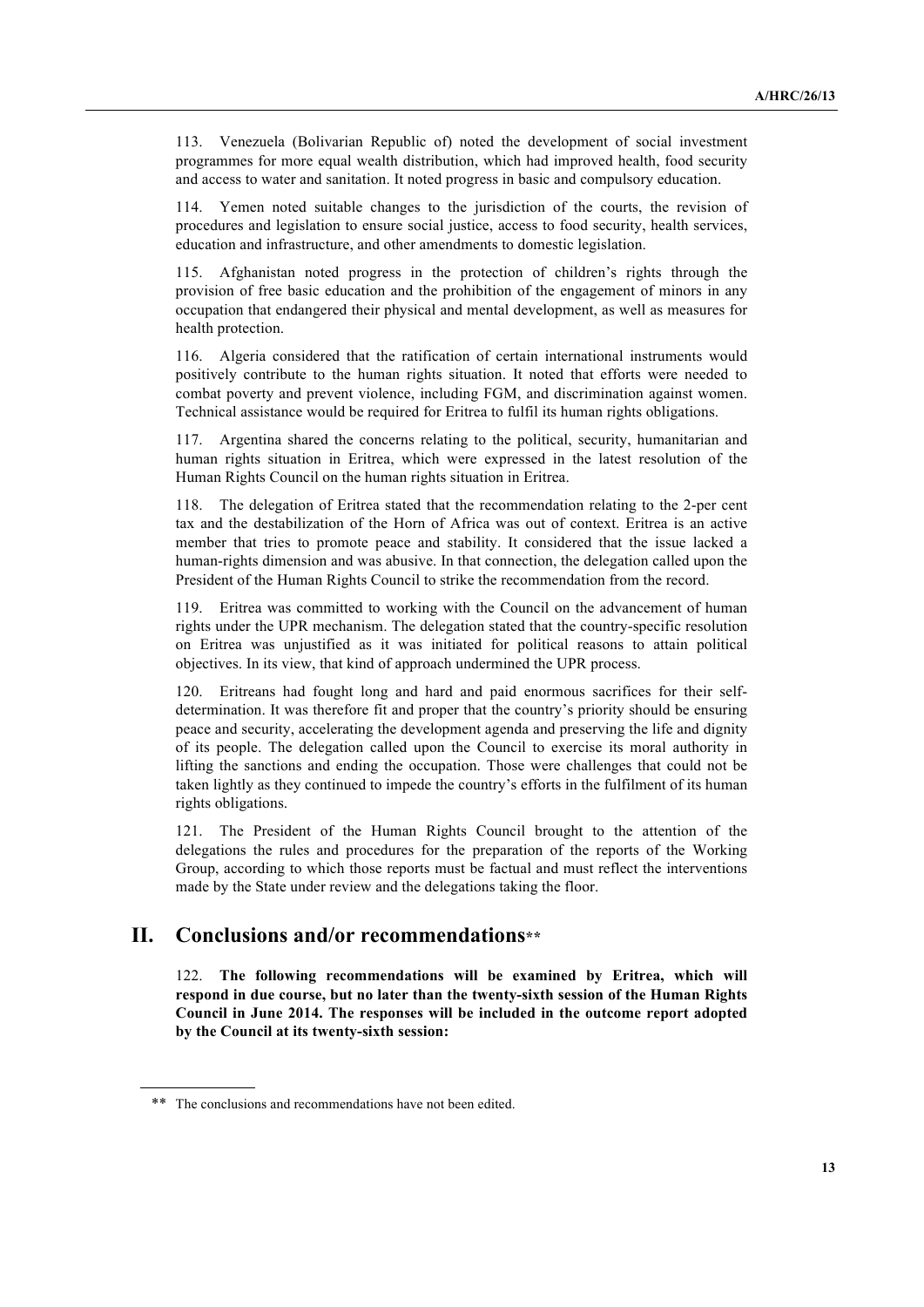122.1. **Ratify the international human rights instruments which it is not yet a party to (Chad);**

122.2. **Consider the possibility of acceding to all the international human rights treaties and conventions to which it is not yet party (Russian Federation);**

122.3. **Sign and ratify the Convention against Torture and Other Cruel, Inhuman or Degrading Treatment or Punishment and the International Convention for the Protection of All Persons from Enforced Disappearance and the Optional Protocols to ICCPR (Lithuania);**

122.4. **Consider accession to the Convention on the Prevention and Punishment of the Crime of Genocide (Armenia);** 

122.5. **Ratify the Convention Against Torture and Other Cruel, Inhuman or Degrading Treatment or Punishment and fully implement its provisions (Australia);** 

122.6. **Complete as soon as possible the process of accession to Convention against Torture and Other Cruel, Inhuman or Degrading Treatment or Punishment and the International Convention for the Protection of All Persons from Enforced Disappearance (Uruguay);**

122.7. **Ratify Convention against Torture and Other Cruel, Inhuman or Degrading Treatment or Punishment (Latvia);**

122.8. **Ratify, without further delay, the Convention against Torture and Other Cruel, Inhuman or Degrading Treatment or Punishment (Slovakia);**

122.9. **Ratify the Convention against Torture and Other Cruel, Inhuman or Degrading Treatment or Punishment (Paraguay);**

122.10. **Ratify the Convention against Torture and Other Cruel, Inhuman or Degrading Treatment or Punishment and its Optional Protocol (Estonia);**

122.11. **Ratify the Convention against Torture and Other Cruel, Inhuman or Degrading Treatment or Punishment without delay (Denmark);**

122.12. **Swiftly ratify the Convention against Torture and Other Cruel, Inhuman or Degrading Treatment or Punishment as well as the Optional Protocol thereto (Czech Republic);**

122.13. **Ratify CAT without undue delay (Austria);**

122.14. **Take all necessary steps to fully implement the principles of CAT without further delay and accelerate the procedures to ratify it (Italy);**

122.15. **Take the necessary steps to become a party to all major human rights instruments, including the Convention against Torture and Other Cruel, Inhuman or Degrading Treatment or Punishment, the International Convention for the Protection of All Persons from Enforced Disappearance and the Convention on the Rights of Persons with Disabilities and its Optional Protocol (Brazil);**

122.16. **Ratify the Rome Statute of the ICC and take steps to fully align the national legislation with all obligations under the Rome Statute, including by adopting provisions aimed at thorough and expeditious cooperation with the ICC (Croatia);**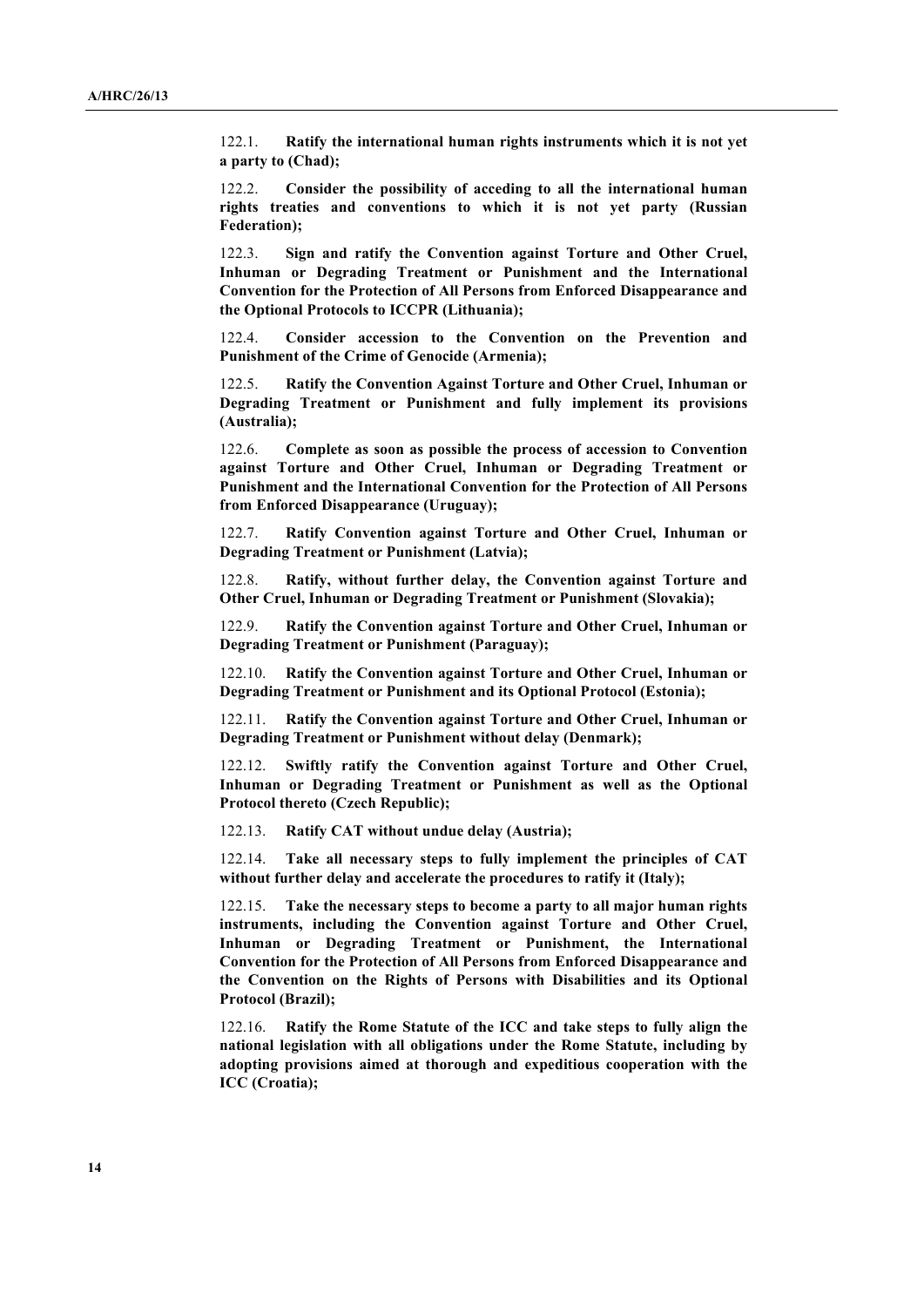122.17. **Ratify the Rome Statute of the International Criminal Court (Estonia);**

122.18. **Ratify the Rome Statute of the International Criminal Court and fully align its legislation with all obligations under the Rome Statute, including incorporating the definition of crimes and general principles of the Statute, as well as adopting provisions enabling cooperation with the Court (Latvia);** 

122.19. **Ratification of the Rome Statute establishing the International Criminal Court (Romania);**

122.20. **Ratify the Rome Statute of the International Criminal Court and implement it fully at the national level and accede to the Agreement on Privileges and Immunities of the Court (Slovakia);**

122.21. **Withdraw existing reservations to ICCPR and ratify both ICCPR Optional Protocols (Estonia);**

122.22. **Comply, in law and in practice, with its obligations under the International Covenant on Civil and Political Rights (Czech Republic);**

122.23. **Ratify the International Convention on the Protection of the Rights of All Migrant Workers and Members of Their Families and the Convention on the Rights of Persons with Disabilities (Ecuador);**

122.24. **Ratify the Convention on the Rights of Persons with Disabilities and the Convention on Torture and Other Cruel, Inhuman or Degrading Punishment or Treatment (Gabon);**

122.25. **Smooth acceptance of visit requests by special procedures mandate holders and swift accession to core international human rights instruments such as the Convention against Torture and Other Cruel, Inhuman or Degrading Treatment or Punishment, the Convention on the Rights of Persons with Disabilities and the International Convention for the Protection of All Persons from Enforced Disappearance (Japan);**

122.26. **Ratify the Convention against Torture and Other Cruel, Inhuman or Degrading Treatment or Punishment and the International Convention for the Protection of All Persons from Enforced Disappearance (Netherlands);**

122.27. **Sign and ratify the Convention against Torture and Other Cruel, Inhuman or Degrading Treatment or Punishment and its Optional Protocol, the Convention on the Rights of Persons with Disabilities, the First and Second Optional Protocols to ICCPR, the Optional Protocol to the International Covenant on Economic, Social and Cultural Rights and ultimately the International Convention for the Protection of All Persons from Enforced Disappearance (Portugal);**

122.28. **Ratify the Convention against Torture and Other Cruel, Inhuman or Degrading Treatment or Punishment and the Convention on the Rights of Persons with Disabilities (Spain);**

122.29. **Ratify the Convention against Torture and Other Cruel, Inhuman or Degrading Treatment or Punishment and its Optional Protocol, the Convention on the Rights of Persons with Disabilities, the International Convention on the Protection of all Persons from Enforced Disappearance and the Rome Statute (Tunisia);**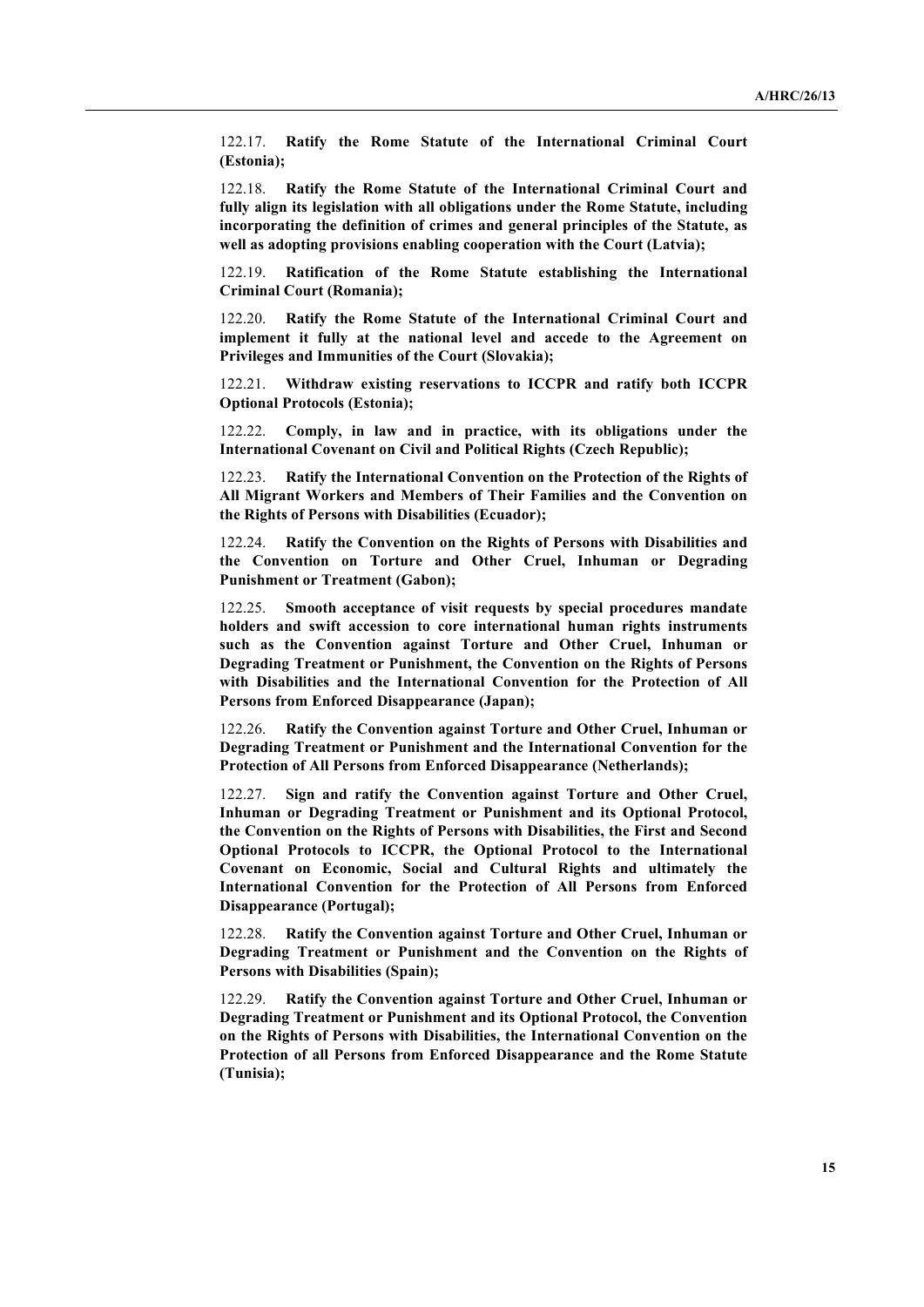122.30. **Implement fully the 1997 Constitution and the rights that it enshrines, including allowing independent political parties and non-government organizations to function freely (Australia);** 

122.31. **Apply all the provisions of the Constitution relevant to human rights and the rule of law (Tunisia);**

122.32. **Step up efforts for a rapid and definitive application of the country's Constitution, ensuring that it incorporates the principles and commitments arising from international human rights instruments to which Eritrea is signatory or has acceded (Uruguay);**

122.33. **Fully implement the Constitution to ensure the administration of justice and the rule of law and also establish an independent human rights institution to oversee human rights issues (Republic of Korea);**

122.34. **Expeditiously and fully implement the Constitution adopted in 1997 and strive for the earliest adoption of a penal code, a criminal procedure code as well as a civil code and a civil procedure code, in accordance with international standards, and provide clearly in new legislation for freedom of expression, assembly, movement, religion and belief (Slovakia);**

122.35. **Expeditiously and fully implement the 1997 Constitution and the rights that it enshrines in order to end the 23 years of the one-party-State-led transitional period and seek technical assistance from regional bodies and the international community (Somalia);**

122.36. **Take measures to fully implement the Constitution of 1997 and ensure the rule of law (Sweden);**

122.37. **The Government of Eritrea, which is currently operating on pre-Constitutional transitional powers, should heed the call of the Special Rapporteur on the situation of human rights in Eritrea to fully implement the Constitution without delay, and subsequently hold elections, thereby ensuring further governance in accordance with international principles to the rule of law (Namibia);**

122.38. **Immediately lift the state of emergency, implement the 1997 Constitution and hold free and fair elections with international monitoring (Germany);**

122.39. **Reform the electoral system and organize periodic and genuine multiparty elections, in accordance with international democratic standards (Czech Republic);**

122.40. **Take the necessary measures to fully implement the 1997 Constitution and thus allow, among others, the existence and independence of political parties and other organs of civil society (Switzerland);**

122.41. **Take urgent steps to promulgate and implement its national Constitution guaranteeing universally accepted recognized fundamental human rights for all citizens and the rest of its population (Ghana);**

122.42. **Continue efforts in strengthening democratic institutions, including through capacity-building in the State legislative, executive as well as judiciary system (Indonesia);**

122.43. **Enhance and implement domestic laws to further promote and protect the civil and political rights of the Eritrean people (Philippines);**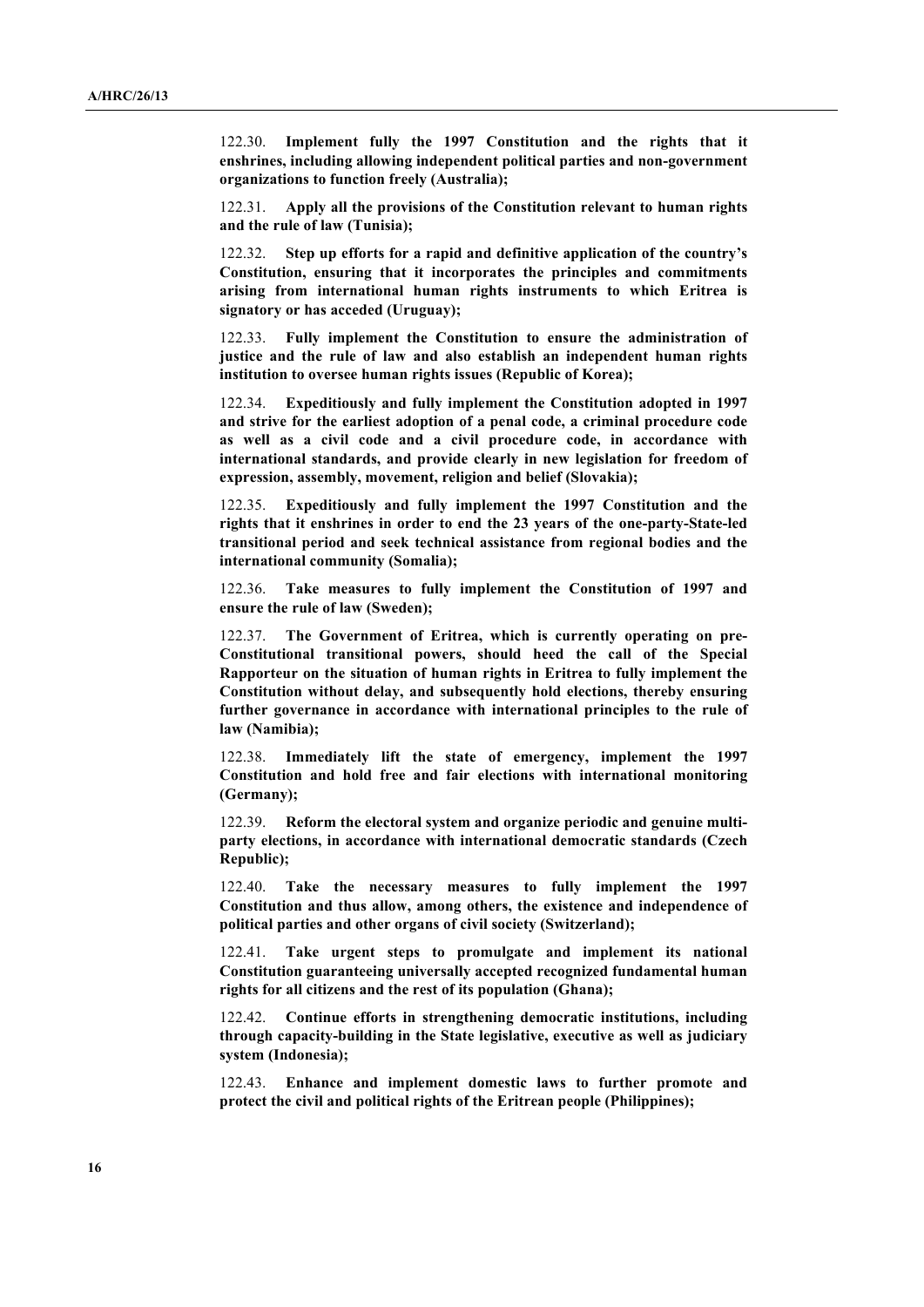122.44. **Reform legislation in the area of the right to freedom of conscience and religion (Russian Federation);**

122.45. **Establish an independent human rights institution (Ghana);**

122.46. **Strengthen its institutional framework, including by establishing a national human rights institution according to the Paris Principles (Indonesia);**

122.47. **Establish an independent mechanism for human rights in accordance with the Paris Principles (South Sudan);**

122.48. **Establish a national human rights institution in accordance with the Paris Principles (Algeria);**

122.49. **Establish an independent national human rights institution in accordance with Paris Principles (Tunisia);**

122.50. **Put in place mechanisms to follow up on the recommendations of the UPR, which promote equality of rights and non-discrimination of all citizens, in particular vulnerable groups (Colombia);**

122.51. **Implement the recommendations of the previous UPR, in particular ratification of the Convention on Torture and Other Cruel, Inhuman or Degrading Punishment or Treatment, the International Convention for the Protection of All Persons from Enforced Disappearance and the Rome Statute (France);**

122.52. **Expedite the implementation of the accepted recommendations from the first UPR cycle, including the ratification of the Convention against Torture and Other Cruel, Inhuman or Degrading Treatment or Punishment and ILO Convention No. 182 concerning the Prohibition and Immediate Action for the Elimination of the Worst Forms of Child Labour (Kenya);**

122.53. **Fully implement Security Council resolution 2023 of 2011, which condemns Eritrea's use of the "diaspora tax" to destabilize the Horn of Africa region and violate the sanctions regime (Somalia);**

122.54. **Make operational a standing committee to receive complaints and petitions as well as redress cases of human rights violations, including by appointing independent members of the standing committee created to address human rights violation and providing adequate resources, to hold those violators accountable (Thailand);**

122.55. **End indefinite national service and begin a phased demobilization for those serving for more than the statutory 18 months, and allow substitute service for conscientious objectors (Norway);**

122.56. **Abolish military conscription and compulsory military training, particularly for children (Australia);**

122.57. **End conscription of persons for indefinite periods into national service and cease forced participation of persons in the citizen militia and other national projects (United States of America);**

122.58. **Prohibit the participation of minors in military service and accept the practice of conscientious objection (Spain);**

122.59. **Modify the regulation on conscription and organize it in a way consistent with the respect for human rights (Italy);**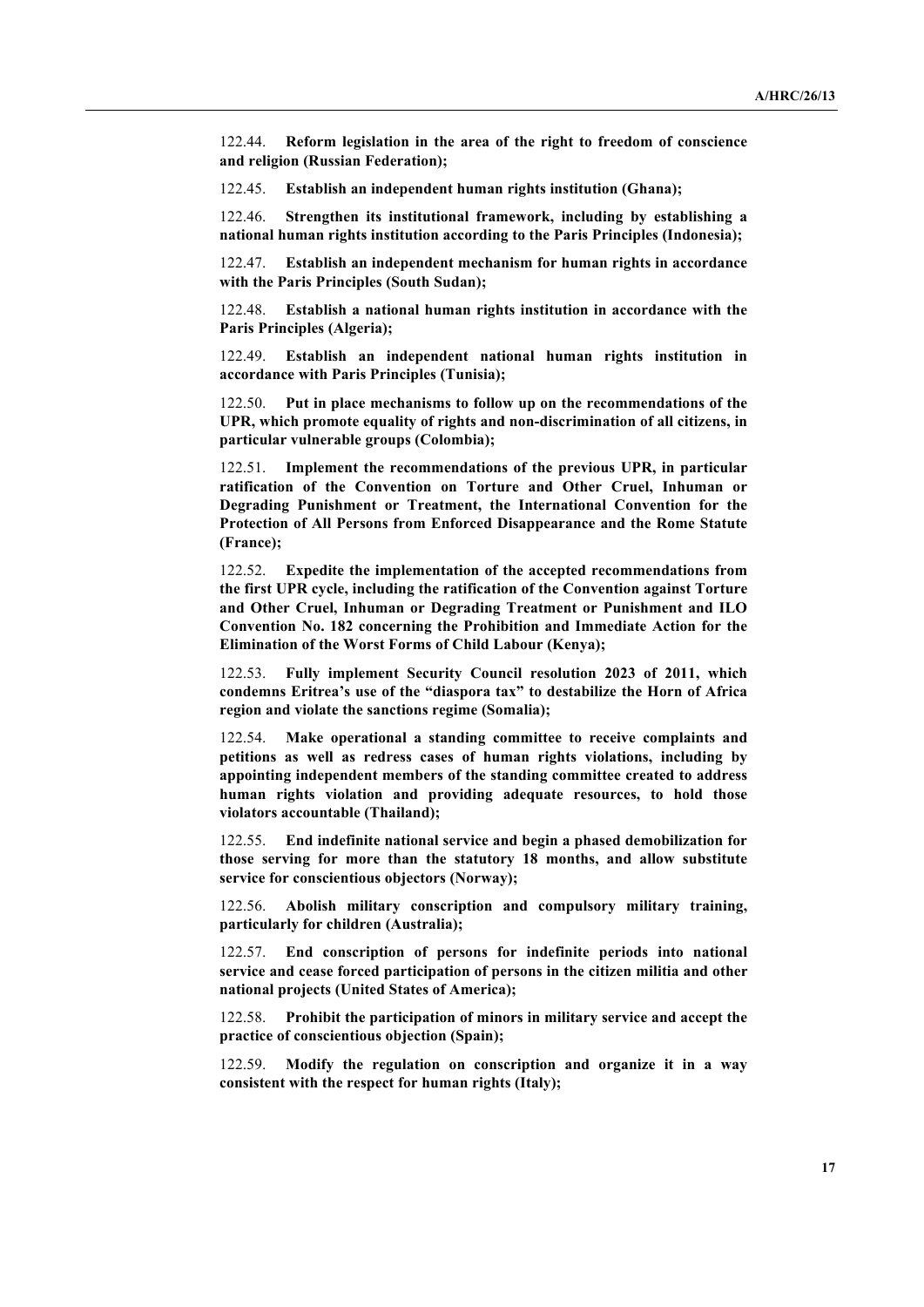122.60. **Establish provisions for conscientious objections to military service and bring an end to indefinite, involuntary conscription or national service — a severe form of forced labour —, in particular of children (Germany);**

122.61. **End the practice of indefinite national service and allow substitute service for conscientious objectors (Croatia);**

122.62. **Recognize the right to conscientious objection to military service in law and practice (Croatia);**

122.63. **Implement Proclamation No. 82/1995, limiting national service obligations and cease the practice of obliging citizens to serve in an armed civilian militia (United Kingdom of Great Britain and Northern Ireland);**

122.64. **Take appropriate steps with a view to releasing all imprisoned conscientious objectors without delay (Croatia);**

122.65. **End the practice of indefinite national service and initiate demobilization for those who have completed the statutory 18 months of service (Austria);**

122.66. **Immediately end the practice of indefinitely extending military service, a system which amounts to forced labour (Canada);**

122.67. **Take the necessary measures to ensure respect for human rights, including the rights of women, political rights, the rights of persons in detention and the right of freedom of expression as it pertains to the press and other media (Canada);**

122.68. **Continue efforts aimed at the progressive realization of economic, social and cultural rights (Colombia);**

122.69. **Pursue all efforts to preserve the progress achieved in a number of areas such as culture, education, health and the fight against social inequality (Egypt);**

122.70. **Strengthen the social welfare system to protect children in the most affected communities from harmful practices, violence and exploitation (South Sudan);**

122.71. **Strengthen its efforts aimed at enhancing human rights awareness to all sectors of the society (Sudan);**

122.72. **Adopt and implement the previous recommendations of the Human Rights Council and its Special Rapporteurs, and grant access to special procedures mandate holders (Netherlands);**

122.73. **Fully cooperate with regional and international human rights bodies (Somalia);**

122.74. **Submit all the reports due under the treaty bodies (Togo);**

122.75. **Cooperate with the High Commissioner for Human Rights, treaty bodies and special procedures mandate holders (Chad);**

122.76. **Identify, together with OHCHR, the possible areas for cooperation in the field of human rights (Paraguay);**

122.77. **Cooperate with OHCHR; allow access to an OHCHR mission to Eritrea, as requested by the High Commissioner for Human Rights, and accept the visit requests made by five special procedures mandate holders (Portugal);**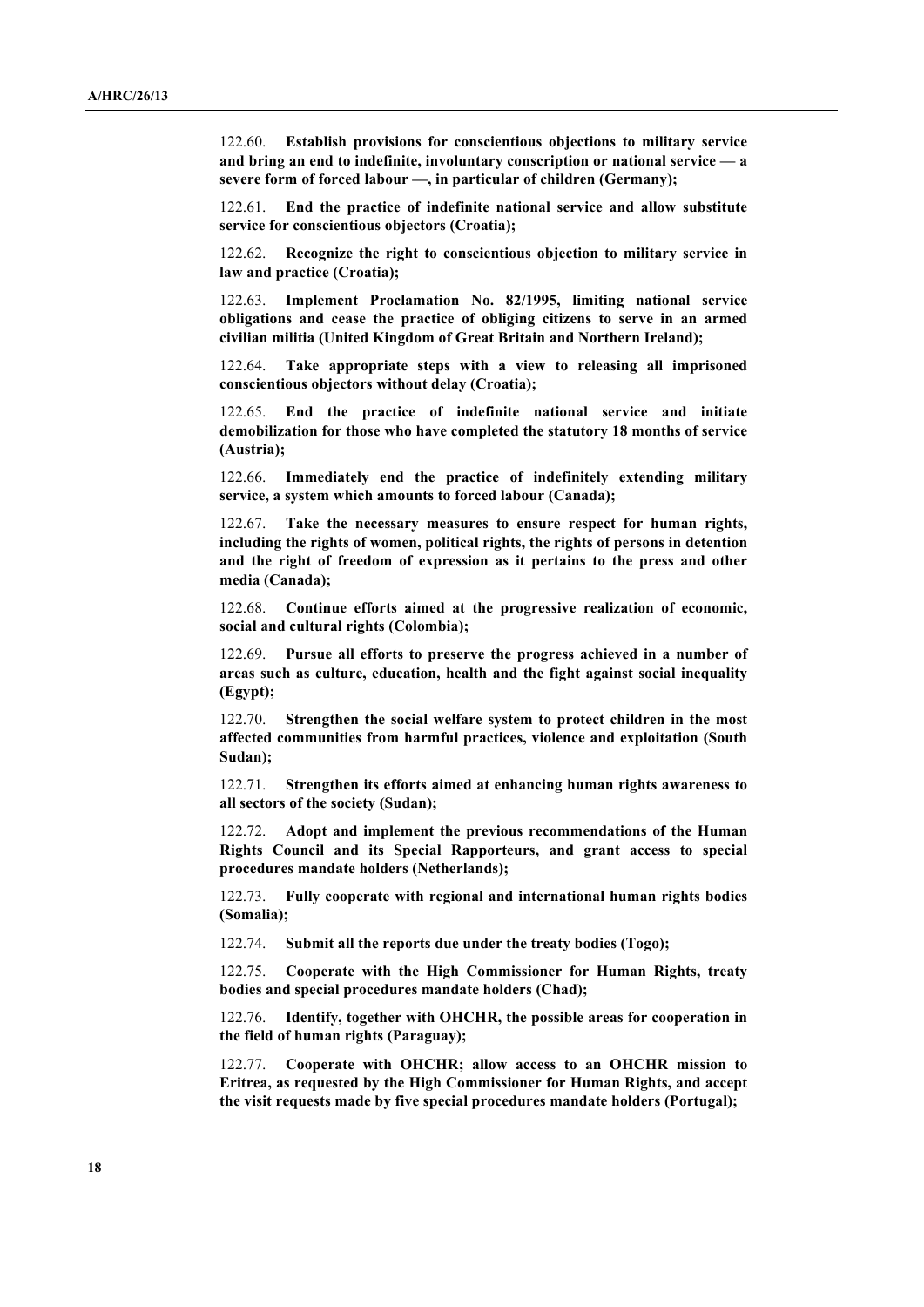122.78. **Effectively cooperate with OHCHR and the mandate holders of the Human Rights Council, including the Special Rapporteur on the situation of human rights in Eritrea, and issue a standing invitation to the special procedures mandate holders (Tunisia);**

122.79. **Enhance its cooperation with the mechanisms of the Human Rights Council and OHCHR (Kenya);**

122.80. **Extend a standing invitation to the Special Rapporteur on the situation of human rights in Eritrea and to all other special procedures mandate holders, and cooperate fully with OHCHR (Germany);**

122.81. **Fully cooperate with United Nations mechanisms on the promotion and protection of human rights, as well as with the United Nations High Commissioner for Human Rights (Gabon);**

122.82. **Step up cooperation with the Human Rights Council, OHCHR, special procedures and treaty bodies to address the remaining human rights challenges identified in Eritrea's report (Ghana);**

122.83. **Improve its cooperation with the special procedures of the Human Rights Council by responding positively to the pending visit requests and eventually consider extending a standing invitation to all special procedures mandate holders of the Human Rights Council (Latvia);**

122.84. **Grant the requests made by the Special Rapporteur on torture and other cruel, inhuman or degrading treatment or punishment in 2005 and 2007 and by the Special Rapporteur on the situation of human rights in Eritrea to visit the country (Somalia);**

122.85. **Accept the visit requests by the Special Rapporteur on torture and other cruel, inhuman or degrading treatment or punishment and the Special Rapporteur on extrajudicial, summary or arbitrary executions (Uruguay);**

122.86. **Enhance cooperation with all human rights mechanisms particularly by issuing a standing invitation to the special procedures mandate holders (Republic of Korea);**

122.87. **Cooperate with special procedures mandate holders by responding positively to requests for information and visits (Ireland);**

122.88. **Issue a standing invitation to the United Nations human rights special procedures (Portugal);**

122.89. **Duly cooperate with the special procedures of the Human Rights Council and issue a standing invitation to all special procedures (Czech Republic);**

122.90. **Cooperate with the United Nations special procedures, especially by responding positively to mandate holders' requests for visits (Brazil);**

122.91. **Cooperate with the international community, including by providing access to the Special Rapporteur on the situation of human rights in Eritrea, in a transparent manner for the benefit of the human rights of the Eritrean people (Norway);**

122.92. **Co-operation with the Special Rapporteur on the situation of human rights in Eritrea (Romania);**

122.93. **Cooperate with the human rights mechanisms in particular the Special Rapporteur on the situation of human rights in Eritrea (South Sudan);**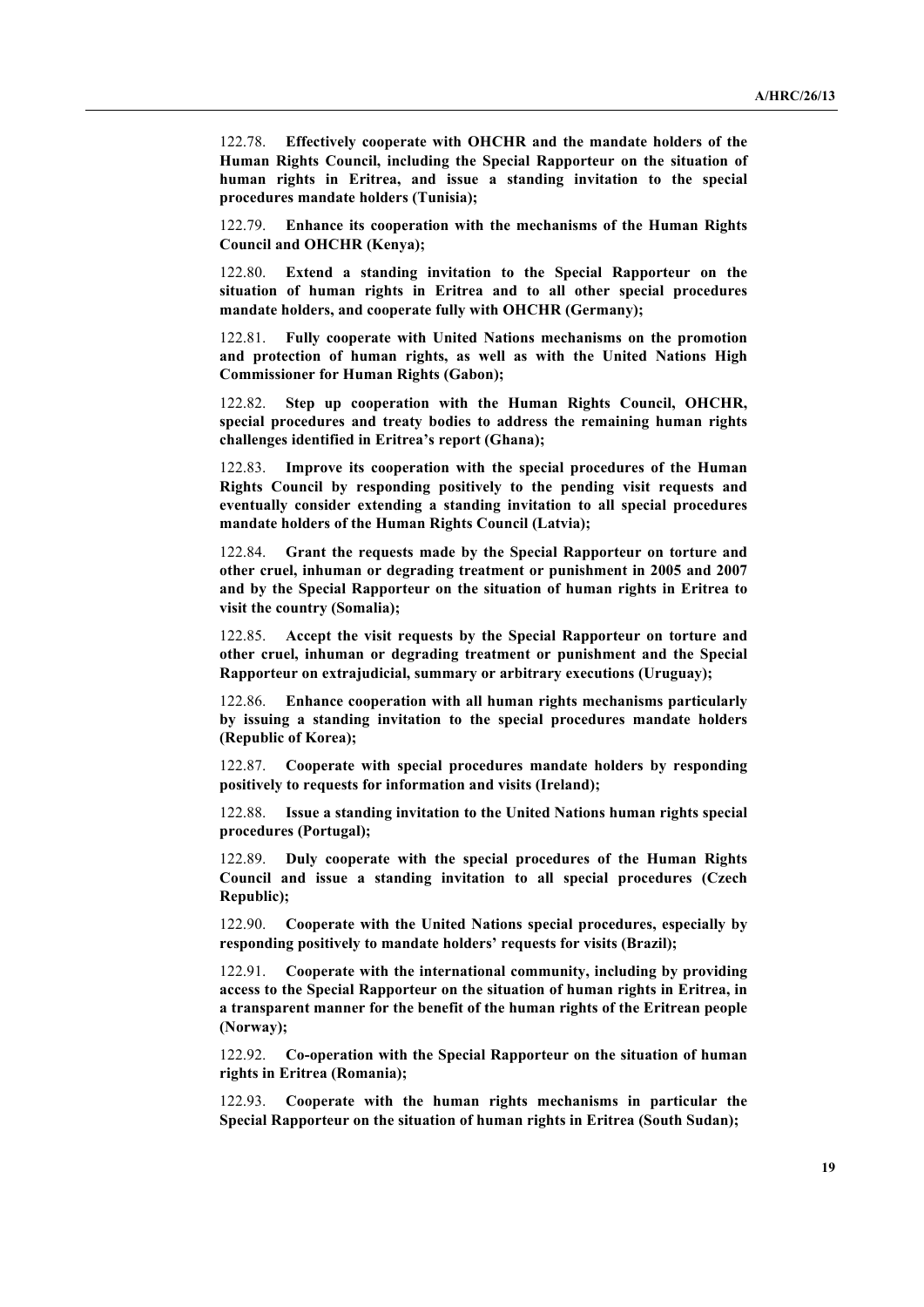122.94. **Allow the Special Rapporteur on the situation of human rights in Eritrea to enter the country, fully cooperate with her and implement the relevant recommendations formulated by her (Togo);**

122.95. **Allow the Human Rights Council Special Rapporteur on the situation of human rights in Eritrea to visit the country without further delay and fully cooperate with her (Italy);**

122.96. **Cooperate fully with the Special Rapporteur on the situation of human rights in Eritrea (Montenegro);**

122.97. **Take concrete measures to allow the United Nations Special Rapporteur on the situation of human rights in Eritrea to fully implement her mandate, including granting her unfettered access to the country (Sweden);**

122.98. **Further develop cooperation with the relevant United Nations bodies and be ready to support the country's efforts in all aspects (Turkey);** 

122.99. **Allow the Special Rapporteur on the situation of human rights in Eritrea to visit the country, cooperate fully with her and give due consideration to the recommendations contained in her first report (Portugal);**

122.100. **Fully cooperate with the Special Rapporteur on the situation of human rights in Eritrea and respond without further delay to the longstanding request to visit the country (Namibia);**

122.101. **Fully cooperate with the special procedures mandate holders, in particular the Special Rapporteur on the situation of human rights in Eritrea (France);**

122.102. **Invite the Special Rapporteur on the situation of human rights in Eritrea to visit the country (Australia);**

122.103. **Offer cooperation and access to the Special Rapporteur on the situation of human rights in Eritrea (Botswana);**

122.104. **Accede to the request of the Special Rapporteur on the promotion and protection of the right to freedom of opinion and expression, introduced in 2003 and renewed in 2005, to visit the country (Belgium);**

122.105. **Address concerns regarding the promotion and protection of human rights expressed by the Human Rights Council in its resolutions (Namibia);**

122.106. **Submit without any delay the initial report under the Optional Protocol to CRC on the involvement of children in armed conflict (Belgium);**

122.107. **Harmonize national laws to incorporate the International Covenant on Civil and Political Rights, in particular articles 9, 12, 19, 21 (Mexico);**

122.108. **Continue to make its best efforts to abolish all types of discriminatory practices against women and children, which notably includes female genital mutilation (FGM), early marriage and domestic violence (Republic of Korea);**

122.109. **Continue its efforts to promote gender equality and the empowerment of women (Singapore);** 

122.110. **Continue the efforts of women's empowerment and ensure their enjoyment of their legitimate rights (Sudan);**

122.111. **Continue its efforts towards protecting human rights, especially through promoting gender equality, and support economic empowerment of women in the country (Armenia);**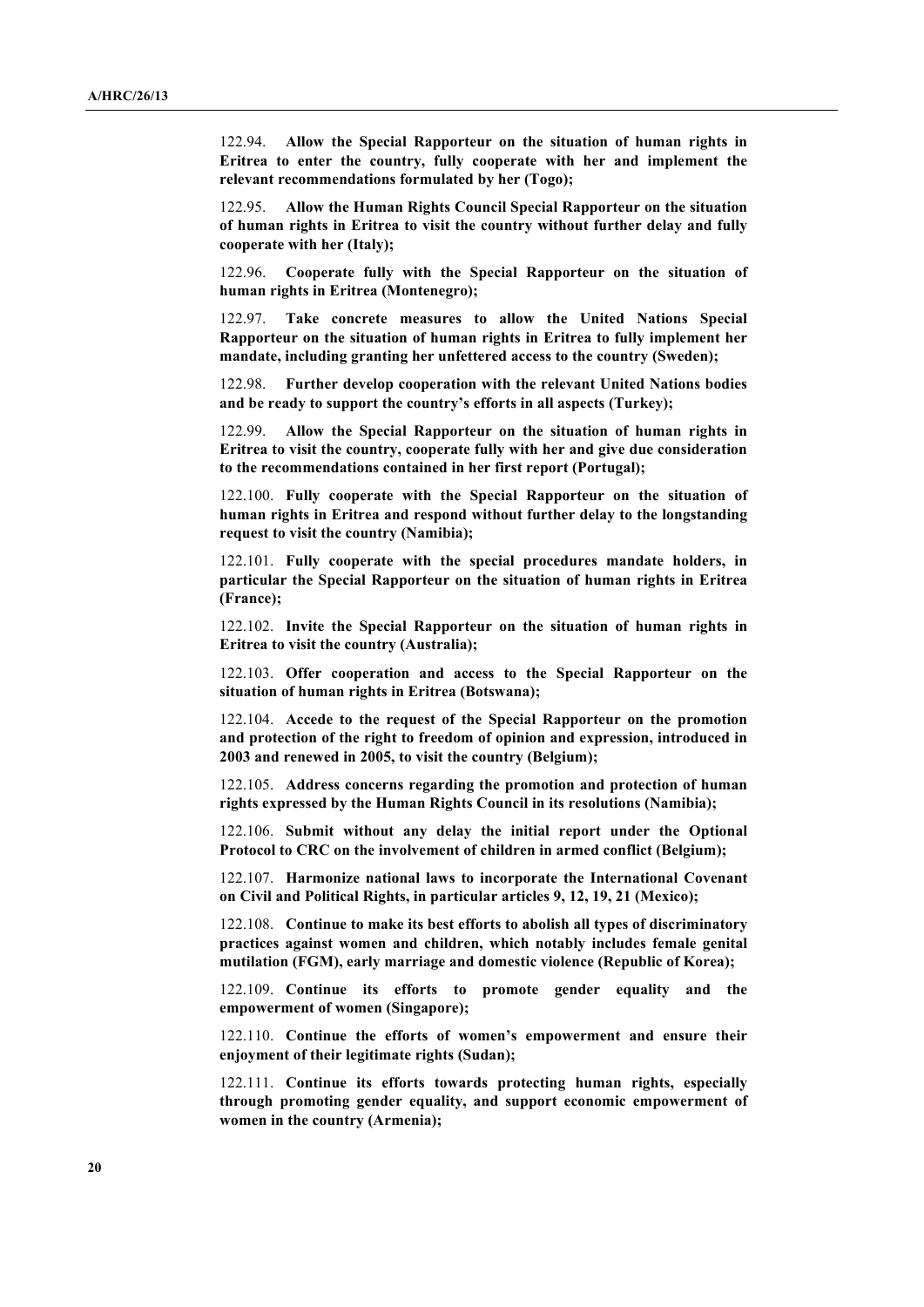122.112. **Strengthen policies for the promotion of women (Luxembourg);**

122.113. **Provide adequate resources to implement awareness-raising activities on the role of women and strengthen the existing structures for the advancement of women in the country (Malaysia);**

122.114. **Continue to take more measures to promote gender equality and protect women and children's rights in practice (China);**

122.115. **Launch a national dialogue, as well as a campaign through media and in the schools, to tackle all forms of discrimination against lesbian, gay, bisexual and transgender (LGBT) persons (Italy);**

122.116. **Implement all constitutional provisions and international obligations relating to the right to life, liberty and security of person, including by unconditionally releasing all prisoners held for their political or religious beliefs (United Kingdom of Great Britain and Northern Ireland);**

122.117. **Abolish the death penalty (France);**

122.118. **Completely abolish the death penalty and sign and accede to the Second Optional Protocol to ICCPR (Spain);**

122.119. **Establish an immediate official moratorium on the use of the death penalty with a view to abolishing it (Montenegro);**

122.120. **Put an end to the widespread use of torture and other cruel, inhuman or degrading treatment as well as to arbitrary and extrajudicial executions (Djibouti);**

122.121. **Put an end to all human rights violations and release all political prisoners, civil society activists and journalists, end all practices of torture and eliminate all forms of extrajudicial executions (Tunisia);**

122.122. **Investigate all pending reports of enforced or involuntary disappearances and punish the perpetrators of these crimes (Chile);**

122.123. **Ensure that the recruitment of children into armed forces stops and that the children are not subjected to forced labour (Switzerland);**

122.124. **Intensify efforts to combat child labour and trafficking in persons, especially women and children (Philippines);**

122.125. **Intensify executive and legislative efforts to eliminate the practice of female genital mutilation (Chile);**

122.126. **Intensify efforts and allocate resources for measures aimed at eradicating female genital mutilation, as a matter of priority (Croatia);**

122.127. **Continue efforts started in 2007 to promote women's rights, in particular the prohibition of all forms of female genital mutilation (France);**

122.128. **Continue its efforts to achieve the complete eradication of female genital mutilation, including by raising awareness about the risks associated with this practice and about its prohibition (Ireland);**

122.129. **Emphasize and step up the fight against female genital mutilation, working together with local communities and educating girls and women about the negative consequences of this practice (Uruguay);**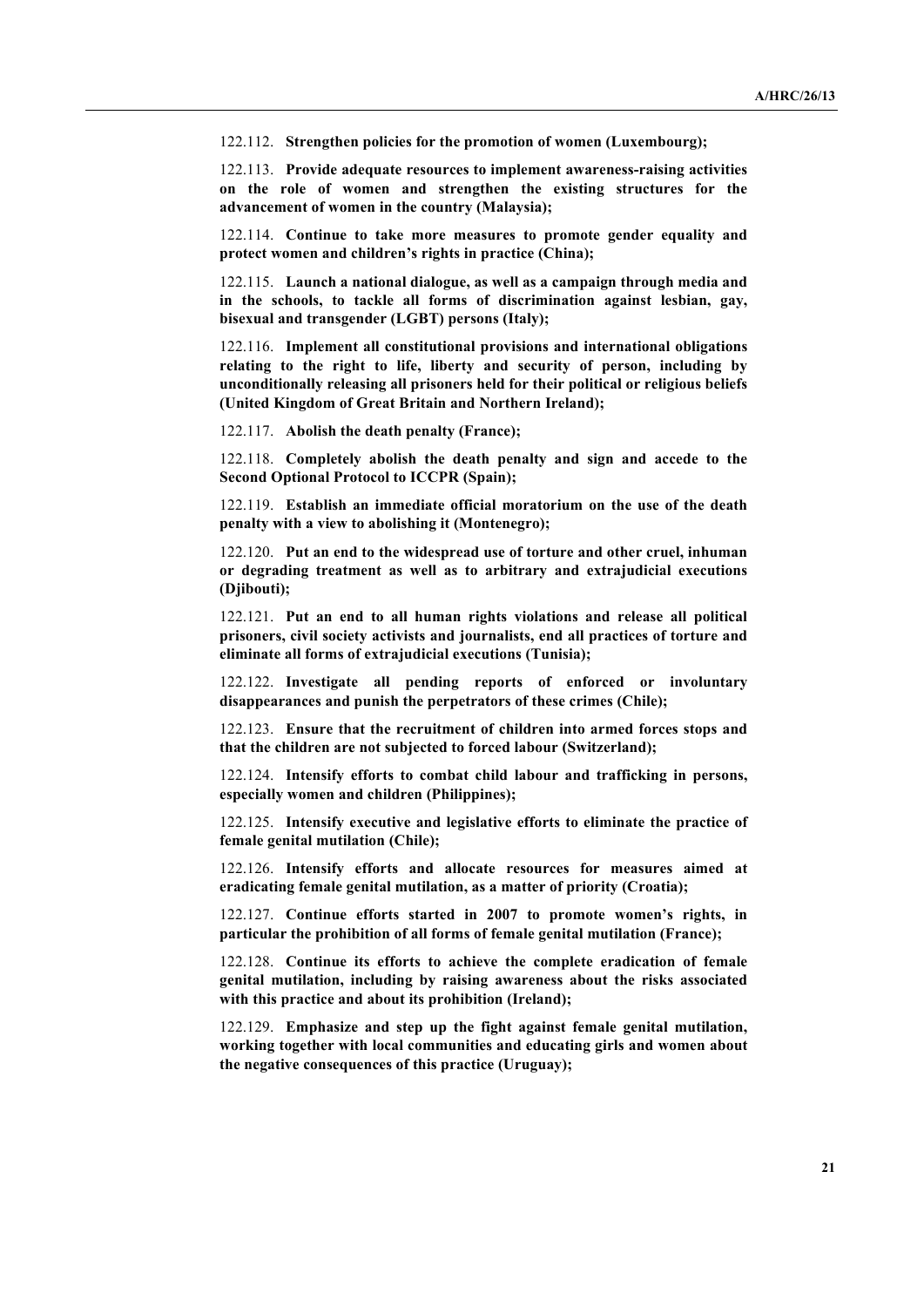122.130. **Strengthen its efforts, in particular by prosecuting such practice and by promoting gender equality in general, in order to effectively eliminate female genital mutilation and cutting (Slovenia);**

122.131. **Continue strengthening measures aimed at achieving the eradication of female genital mutilation (Argentina);**

122.132. **Intensify its efforts to protect women from domestic and sexual violence and to ensure that acts of such violence are fully investigated and those responsible held accountable (Lithuania);**

122.133. **Work with civil society organizations to assist and redress women affected by domestic violence (Thailand);**

122.134. **Improve the penitentiary system and the situation of detainees (Russian Federation);**

122.135. **Bring to an end inhumane detention conditions and ensure that all detainees are treated in accordance with international human rights standards (Germany);**

122.136. **Guarantee the physical integrity of all prisoners, improve conditions of detention in accordance with international standards and allow unhindered access by international monitors to all detention facilities (Slovenia);**

122.137. **Immediately respect international standards of law in the treatment of prisoners, including by providing prisoners with adequate food, water and medical assistance and ending overcrowding; allow independent monitors access to all known and secret Eritrean detention facilities; notify family members of the whereabouts of detainees; and restore visiting rights and access to legal representation (Norway);**

122.138. **Keep up the current efforts in order to improve conditions of detention, including limiting the overcrowding in prisons (Egypt);**

122.139. **Be accountable for all political prisoners, in particular the members of the "G15", and release them (Djibouti);**

122.140. **Adopt measures that ensure that detainees are treated in accordance with international human rights standards, prosecute cases of torture and end arbitrary detentions of persons, including of the so-called "G15" (Spain);**

122.141. **Allow the International Committee of the Red Cross (ICRC) to visit places of detention and to visit prisoners of war from Djibouti (Djibouti);**

122.142. **Provide unlimited access to the International Federation of Red Cross and Red Crescent Societies to all detention facilities and provide independent monitors to access all Eritrean detention facilities, in particular the Djiboutian detainees, and ensure that international standards of law in the treatment of prisoners are respected in Eritrea (Somalia);**

122.143. **Put an end to the practice of indefinite national service and take measures, in consultation with its partners, to put an end to migration and human trafficking affecting thousands of Eritreans, including children (France);**

122.144. **Release or bring before a court all persons detained without a charge and respect international standards in the treatment of detainees (Austria);**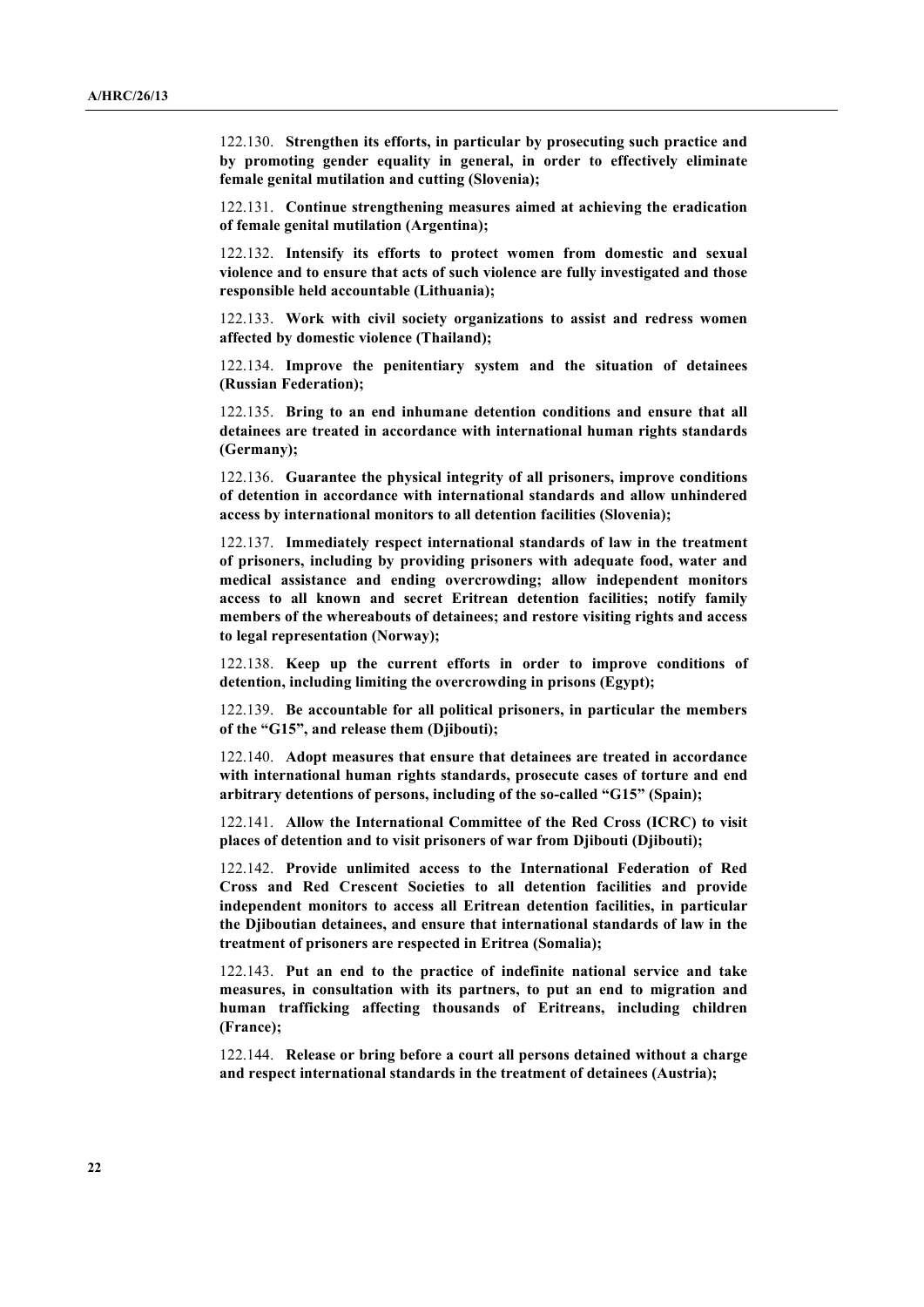122.145. **Take all necessary measures to put an end to arbitrary arrests and prolonged detention without charge and without trial, especially for political reasons (France);**

122.146. **Immediately end arbitrary detention and guarantee effective legal representation, in accordance with international fair trial standards (Germany);**

122.147. **Respect the rules of fair procedure in accordance with its obligations under the international law and release immediately all persons detained without any valid reason (Switzerland);**

122.148. **That those imprisoned, suspected of holding dissenting opinions, including human rights defenders, civil society activists and journalists, should be unconditionally released (Norway);**

122.149. **Immediately and unconditionally release all prisoners of conscience (Spain);** 

122.150. **Immediately cooperate to facilitate the release of political prisoners, improve prison conditions, and account for those prisoners who have disappeared (United States of America);**

122.151. **Continue efforts aimed at improving the administration of the justice system and the situation of persons deprived of their liberty (Ecuador);**

122.152. **Ensure that any physical or moral harm against journalists or human rights defenders is investigated and that the perpetrators are duly prosecuted (Belgium);**

122.153. **Ensure the respect of the fundamental rights and freedoms of all the population, in particular women and children, and adopt all necessary measures to guarantee the fight against the impunity of the perpetrators of crimes, acts of violence and all human rights violations (Argentina);**

122.154. **Guarantee the right to freedom of expression, opinion, conscience and religion or belief as well as the right to peaceful assembly and the right to freedom of association (France);**

122.155. **Guarantee the exercise of freedom of expression, association and peaceful assembly, including for the political opposition, journalists and civil society (Spain);**

122.156. **Take steps to improve the status of religious minorities and ensure protection for religious communities from persecution (Canada);**

122.157. **Guarantee the right to freedom of religion for the Eritrean citizens (Romania);**

122.158. **Ensure that the rights of all its people to freedom of expression, religion, and peaceful assembly are respected (Japan);**

122.159. **Respect and promote the right to freedom of expression, peaceful assembly and association in line with its international human rights obligations (Lithuania);**

122.160. **Fully respect the freedoms of expression, opinion, association and peaceful assembly in accordance with Eritrea's obligations under the International Covenant on Civil and Political Rights (Belgium);**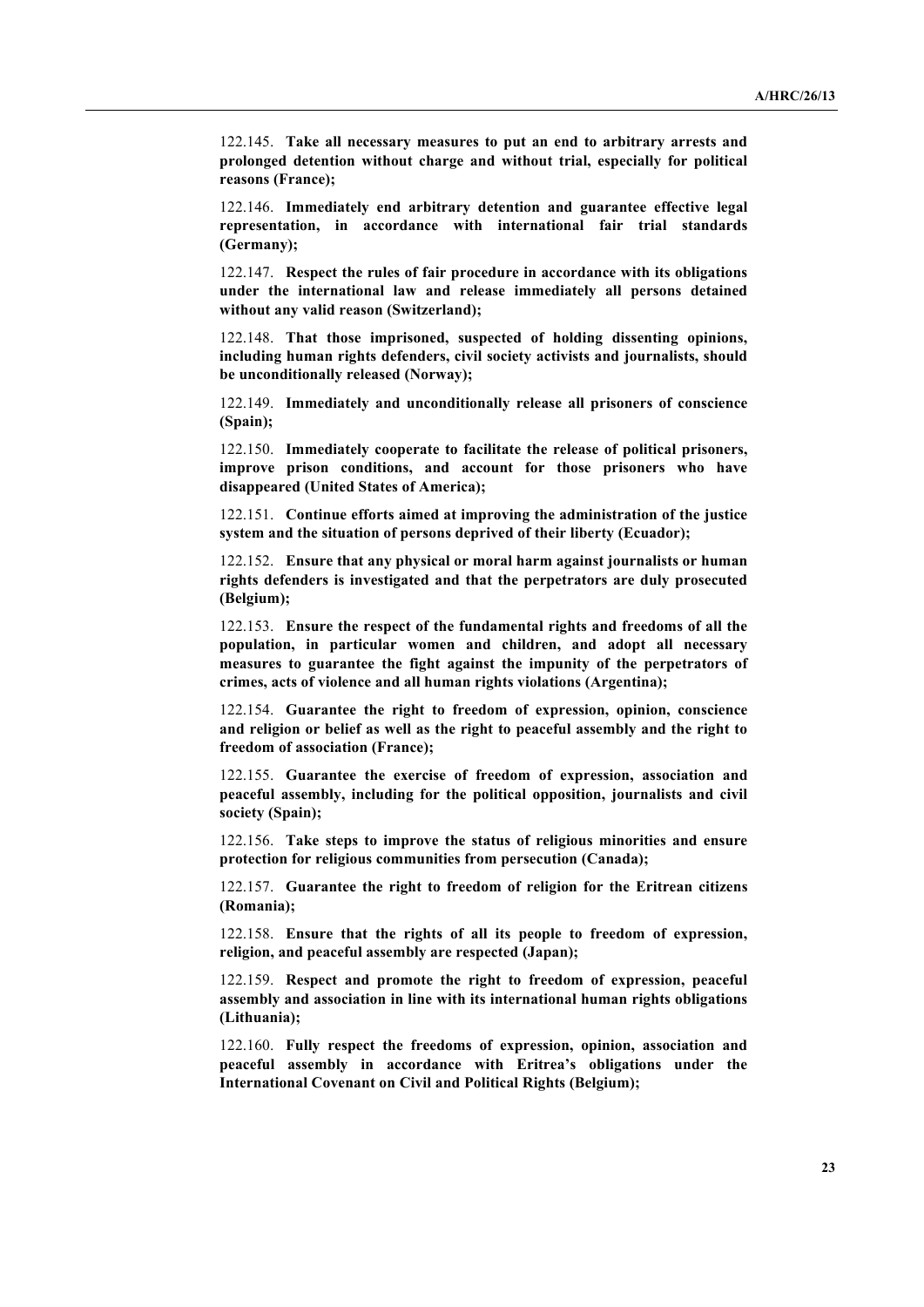122.161. **Implement constitutional provisions and international obligations that support the rights to freedom of expression, assembly, association, and religion and provide an opportunity to participate in free, fair, and transparent elections (United States of America);**

122.162. **Take policy and other measures which ensure the enjoyment of freedom of expression, opinion and assembly (Botswana);**

122.163. **Take concrete measures to ensure full respect for freedom of expression and of the press and release persons detained for exercising their freedom of expression, or as a result of their political views (Sweden);**

122.164. **Lift severe restrictions on freedom of expression, both online and offline, and take concrete measures to protect journalists and media workers from violence and arbitrary detention without an official charge (Czech Republic);**

122.165. **Permit the establishment of independent media outlets (Austria);**

122.166. **Allow the establishment of private media and issue licences to private broadcasting radio and television stations (Belgium);**

122.167. **Lift all the restrictions on the rights to freedom of expression and of the press, including Internet freedom and fully implement its obligations in accordance with ICCPR (Estonia);**

122.168. **Ensure a conducive climate to the work of the human rights defenders, civil society activists and journalists (Tunisia);**

122.169. **Continue its endeavours to ensure access to food for all its citizens as a fundamental human right (Egypt);**

122.170. **Guarantee the right to food through self-sufficiency production projects, eliminating in this manner all forms of quotas and limits imposed by the State, and additionally enabling access to the various international organizations and United Nations agencies that work on all aspects of sustainable development and food security (Mexico);**

122.171. **Continue its efforts to realize the goals of poverty reduction and universal access to primary education (Bhutan);**

122.172. **Continue to eliminate poverty, improve people's life and make efforts to fulfill the Millennium Development Goals (China);**

122.173. **Continue its efforts in protecting the rights of disadvantaged children and redouble its efforts towards achieving the Millennium Development Goals (Yemen);**

122.174. **Improve legal measures on poverty eradication and an adequate standard of living (Iran (Islamic Republic of));**

122.175. **Intensify efforts to achieve Millennium Development Goals 4, 5 and 6 in the shortest possible time (Chile);**

122.176. **Redouble its efforts to meet Millennium Development Goal 1 to eradicate extreme hunger and poverty (Malaysia);**

122.177. **Pursue the efforts to achieve the Millennium Development Goals (Algeria);**

122.178. **Continue progress towards the eradication of poverty, through the application of its laudable social policies, so as to improve the quality of life of**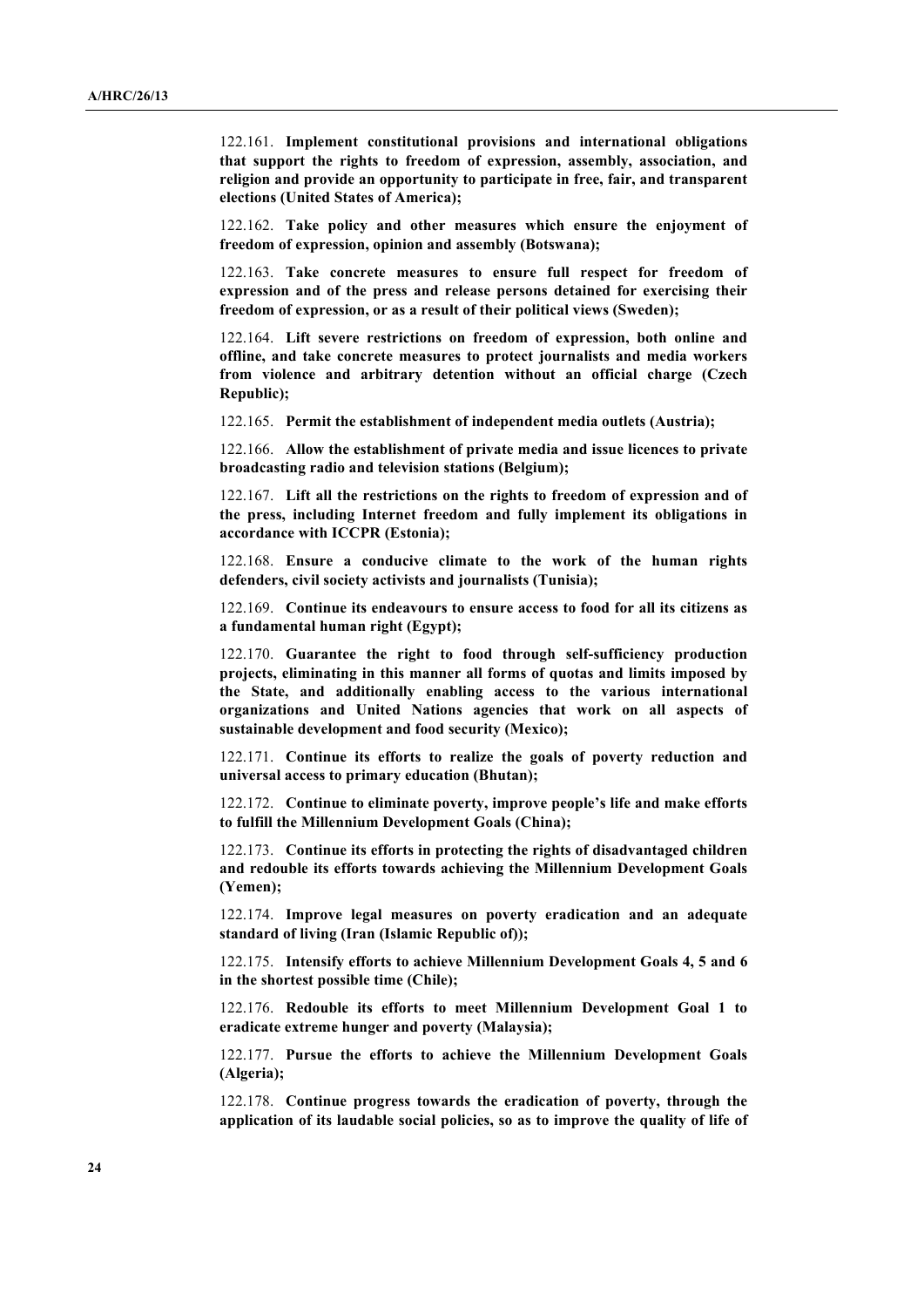**its people, in particular in the areas most in need, with the cooperation and assistance as requested by this sovereign nation (Venezuela (Bolivarian Republic of));**

122.179. **Continue its efforts on health, education and social service system, in order to help the vulnerable and disabled people particularly women and children (Iran (Islamic Republic of));**

122.180. **Give continuity and strengthen positive measures underway to increase the quality and accessibility of health services for all citizens (Cuba);**

122.181. **Continue its current efforts to provide sustainable health care that is effective, efficient, accessible, acceptable and affordable to all citizens (Egypt);**

122.182. **In cooperation with the World Health Organization (WHO), continue to improve its domestic healthcare system and provide quality healthcare services to its people (Singapore);**

122.183. **Train more professional health workers to fill and carry out the work of the newly established health centres (Uganda);**

122.184. **Continue to implement programs aimed at improving the quality of and access to education, giving particular attention to the needs of children from underprivileged families, including those in the rural and underserved areas (Philippines);**

122.185. **Allocate more resources to the education system, particularly education of girls, in order to achieve a successful social development level (Turkey);**

122.186. **Put an end to the obligation for children to follow their last year of school in the military camp of Sawa (Belgium);** 

122.187. **Ensure that high school students do not have to undergo compulsory military training (Luxembourg);**

122.188. **Abolish the procedure whereby all children must undertake the final year of schooling in a military training camp and fully respect the Optional Protocol to the Convention on the Rights of the Child on the involvement of children in armed conflict (Portugal);**

122.189. **Give priority to providing access to the right to education in all parts of the country (Sudan);**

122.190. **Take further measures to guarantee access to education at all levels, in particular at university level (Afghanistan);**

122.191. **Continue to strengthen current positive efforts aimed at increasing the rates of school enrolment of its citizens, with particular emphasis on boys and girls (Cuba);**

122.192. **Consider taking measures which include the conducting of public awareness campaigns, and the awarding of financial or other incentives to parents to send their daughters to school (Egypt);**

122.193. **Launch awareness campaigns in order to encourage parents to send their children to school including girls (Togo);**

122.194. **Improve access to the right to education and eliminate disparities in this respect, whether regional, socioeconomic or based on ethnicity or gender (Luxembourg);**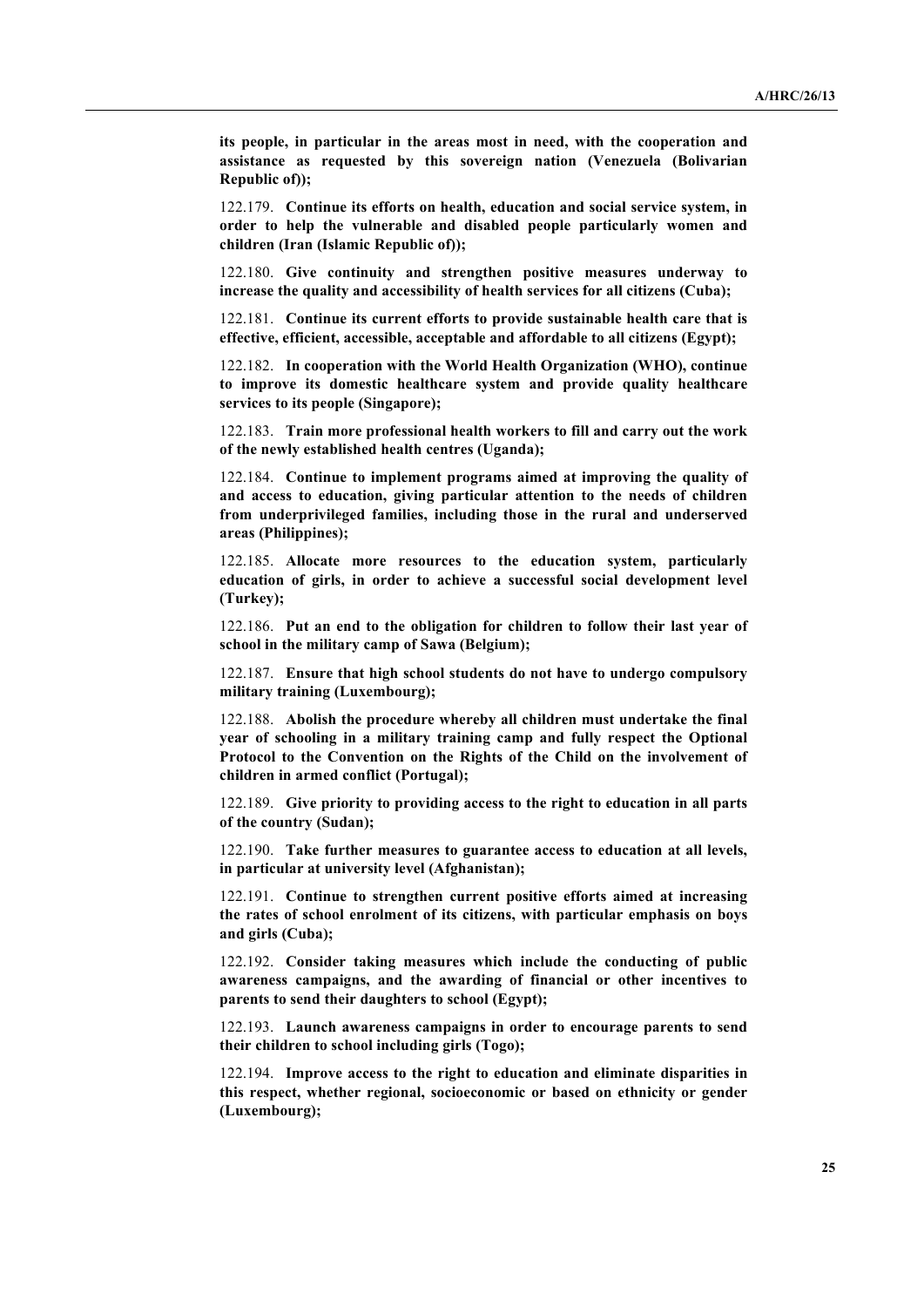122.195. **Ensure safe repatriation and reintegration of Eritrean nationals without any fear of persecution in accordance with Eritrea's obligations under international human rights law and allow for international monitoring (Germany);**

122.196. **Take further measures to ensure protection of property rights, pursuant to international standards, including the provisions in articles 14 and 21 of the African Commission on Human and Peoples' Rights and article 5 of CERD (Italy);**

122.197. **Develop an institutional programme in partnership with the Eritrean diaspora and local communities to develop programmes for production, infrastructure and social development, and eliminate the fee for residing outside of Eritrea (Mexico);** 

122.198. **Work with the international community to reduce the effects of climate change (Uganda);**

122.199. **That the working group adopts the report of the UPR of Eritrea (Iran (Islamic Republic of));**

122.200. **Provide them with the appropriate technical assistance in order to enhance their capacities in this aspect (Saudi Arabia).**

123. **All conclusions and/or recommendations contained in the present report reflect the position of the submitting State(s) and/or the State under review. They should not be construed as being endorsed by the Working Group as a whole.**